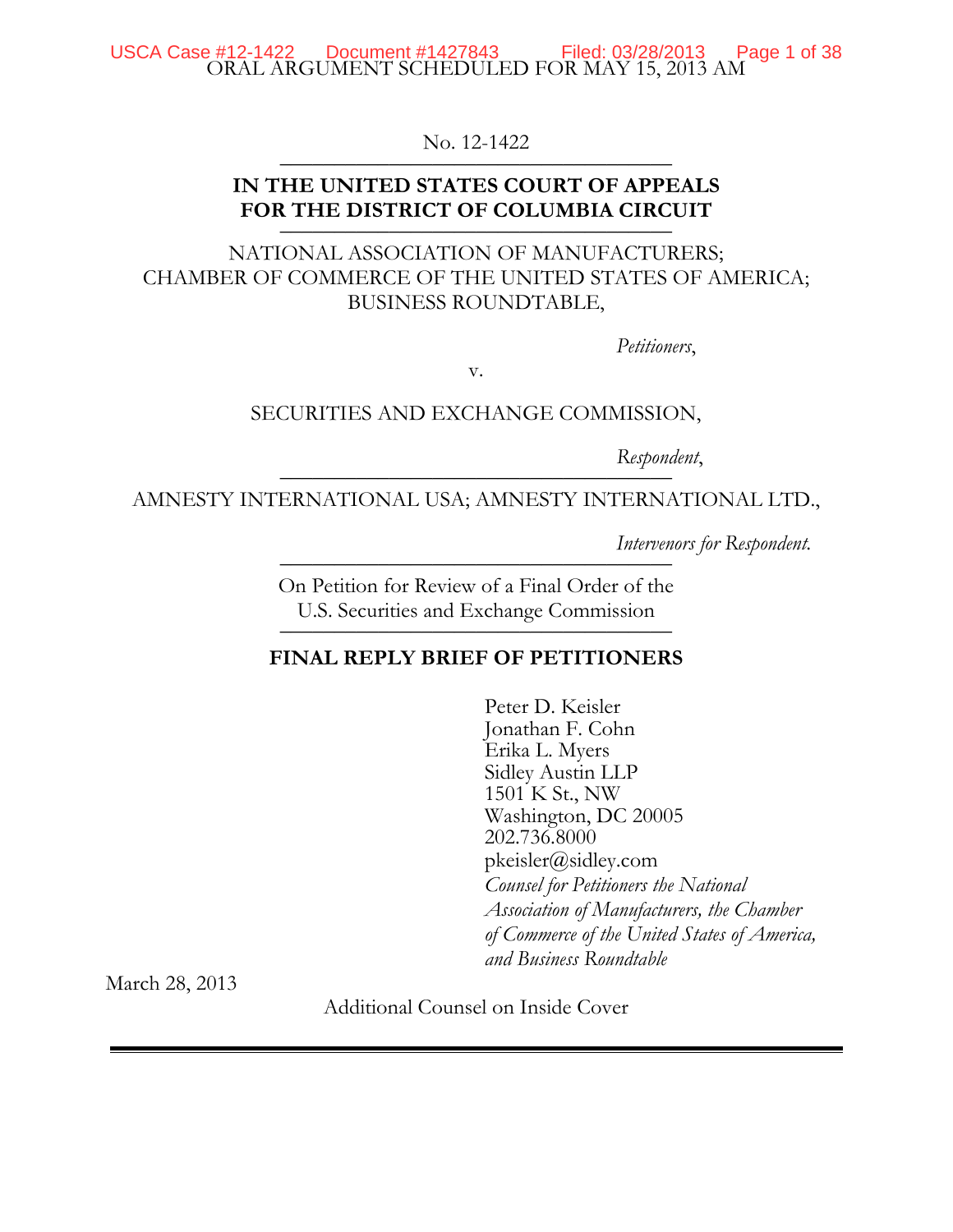*Of Counsel*: Rachel L. Brand National Chamber Litigation Center, Inc. 1615 H St., NW Washington, DC 20062 202.463.5337 *Counsel for Petitioner the Chamber of Commerce of the United States of America* 

*Of Counsel:*  Quentin Riegel National Association of Manufacturers 733 10th St., NW Suite 700 Washington, DC 20001 202.637.3000 *Counsel for Petitioner the National Association of Manufacturers* 

*Of Counsel:*  Maria Ghazal Business Roundtable 300 New Jersey Ave., NW Suite 800 Washington, DC 20001 202.496.3268 *Counsel for Petitioner Business Roundtable*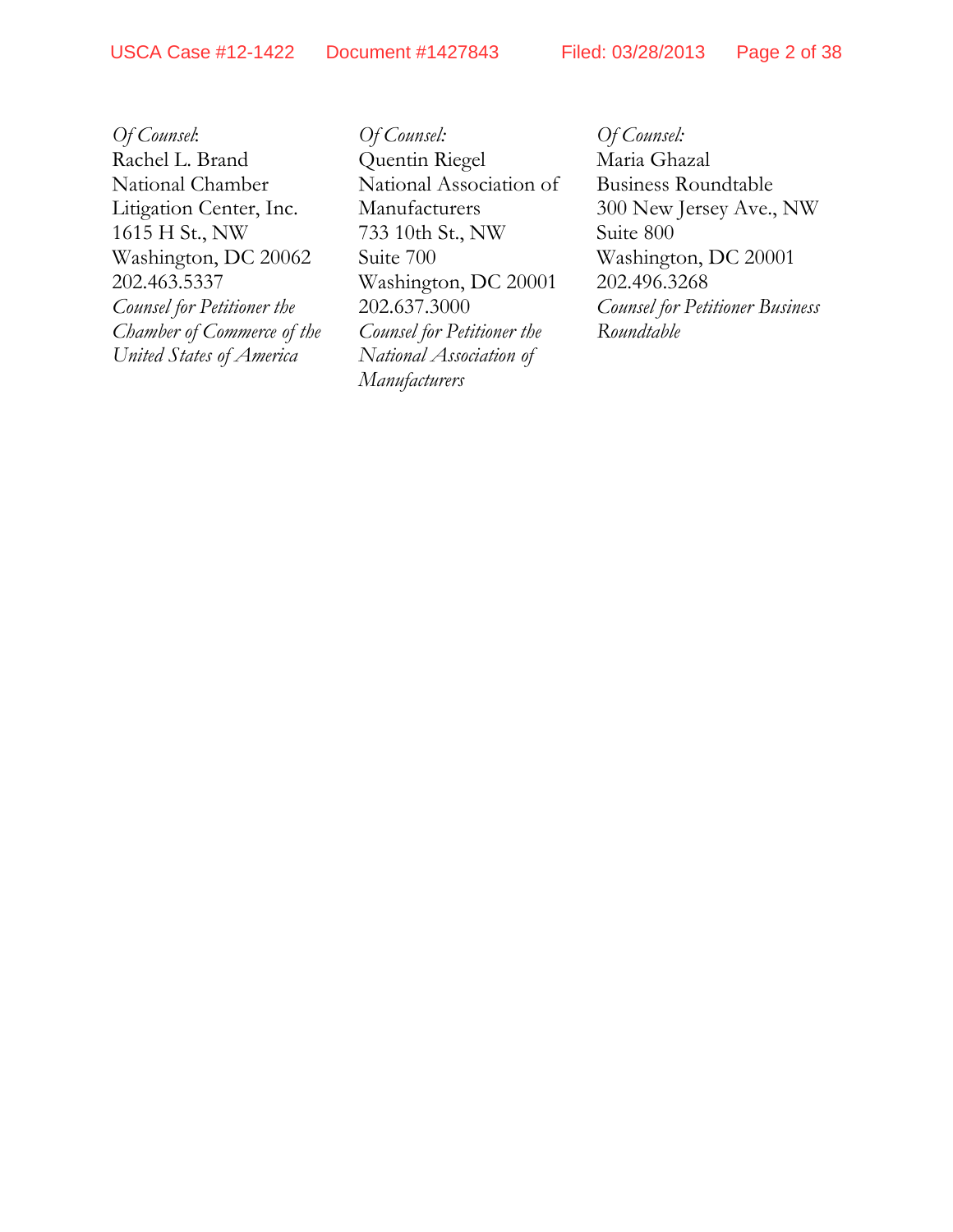# **TABLE OF CONTENTS**

| Ι.   |           | THE COMMISSION VIOLATED ITS STATUTORY<br>OBLIGATIONS TO CONSIDER THE EFFECTS OF ITS                                                                        |
|------|-----------|------------------------------------------------------------------------------------------------------------------------------------------------------------|
|      | A.        | Without Determining Whether the Rule Or Its Own<br>Regulatory Choices Would Benefit The DRC, The<br>Commission Could Not Properly Exercise Its Authority 2 |
|      | <b>B.</b> | The Commission's Cost Calculations Were Concededly                                                                                                         |
| II.  |           | THE COMMISSION MISINTERPRETED THE STATUTE<br>AND ARBITRARILY REJECTED LOWER-COST                                                                           |
|      | $A$ .     | The Statute Does Not Preclude A De Minimis Exception,<br>And The Commission Arbitrarily Refused To Create One10                                            |
|      | <b>B.</b> | The Rule's Extension To Non-Manufacturers Is Contrary                                                                                                      |
|      | C.        | The Commission Misinterpreted the Statute's "Did<br>Originate" Requirement And Imposed Unnecessary                                                         |
|      | D.        |                                                                                                                                                            |
|      | Е.        |                                                                                                                                                            |
| III. |           | SECTION 1502 VIOLATES THE FIRST AMENDMENT23                                                                                                                |
|      |           |                                                                                                                                                            |
|      |           |                                                                                                                                                            |
|      |           |                                                                                                                                                            |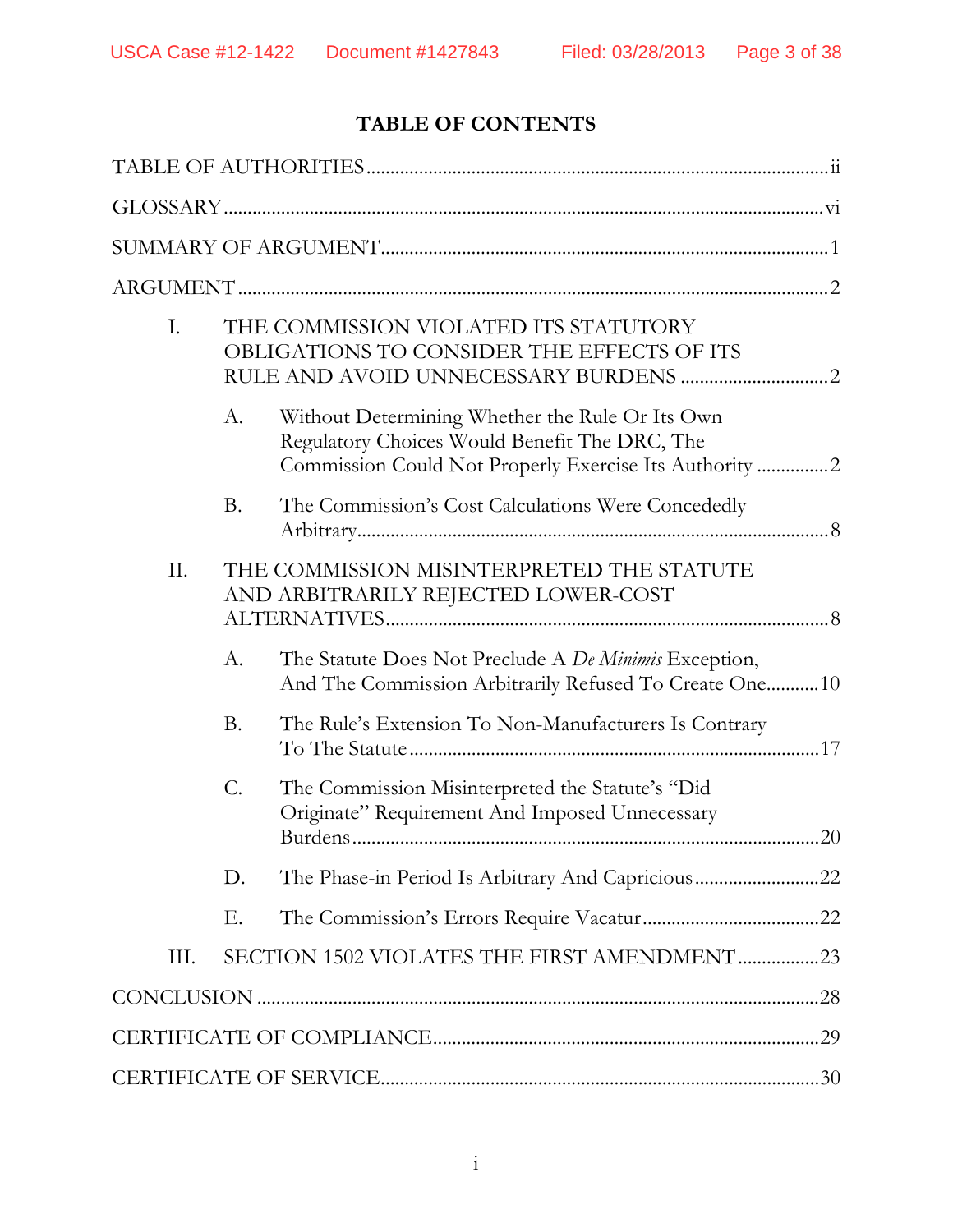# **TABLE OF AUTHORITIES**

# **CASES**

| Page(s) |
|---------|
|         |

| Ala. Power Co. v. Costle,                        |
|--------------------------------------------------|
| Am. Bar Ass'n v. FTC,                            |
| Am. Equity Inv. Life Ins. Co. v. SEC,            |
| *Ass'n of Admin. Law Judges v. FLRA,             |
| Bradford Nat'l Clearing Corp. v. SEC,            |
| $*Bus$ . Roundtable v. SEC,                      |
| Comcast Corp. v. FCC,                            |
| Conference of State Bank Supervisors v. Conover, |
| CTIA-The Wireless Ass'n v. City of S.F.,         |
| Edenfield v. Fane,                               |
| Full Value Advisors, LLC v. SEC,                 |
| Gen. Instrument Corp. v. FCC,                    |

\* Denotes authorities most relied upon.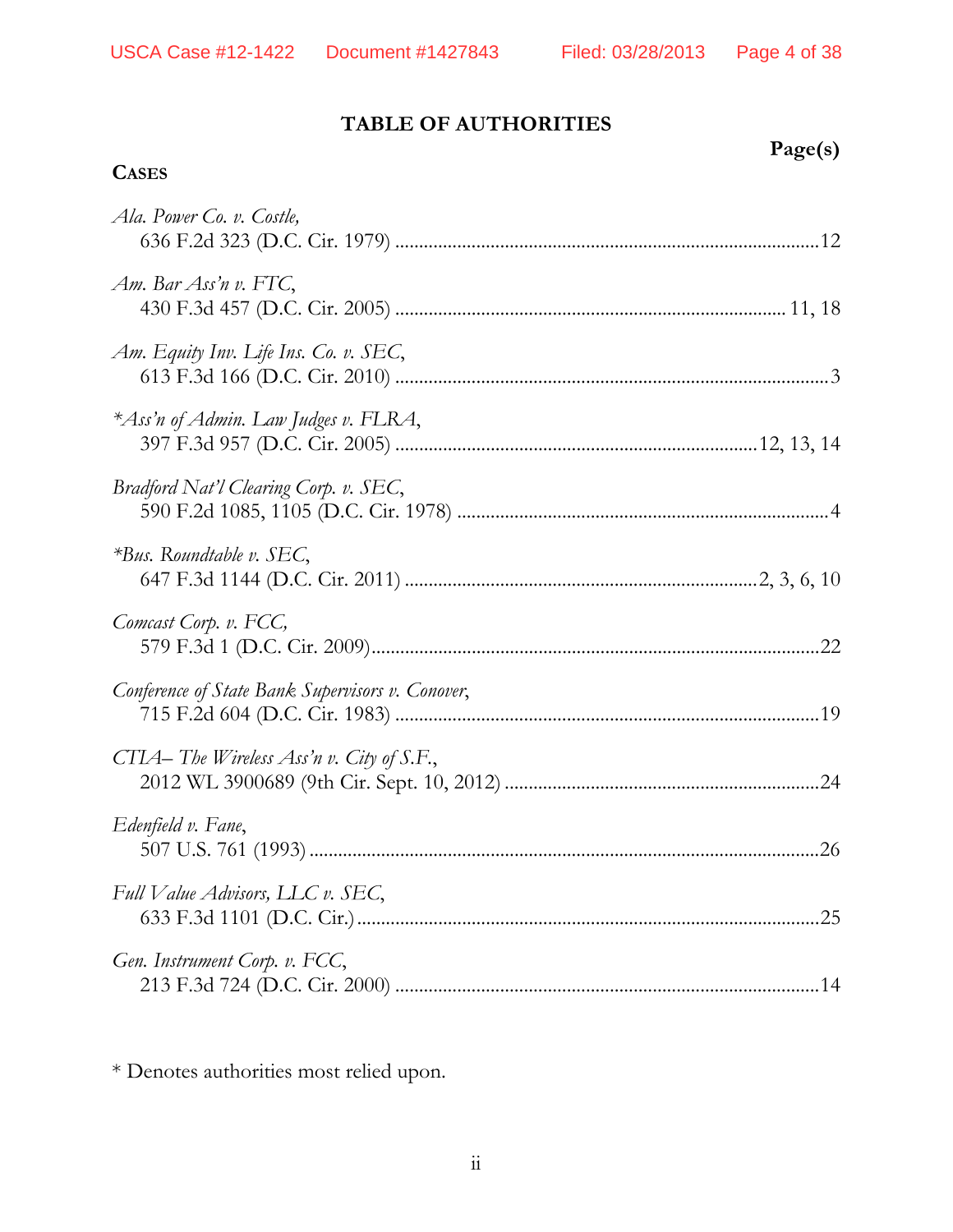| Hui v. Castaneda,                                                         |  |
|---------------------------------------------------------------------------|--|
| Meese v. Keene,                                                           |  |
| Motor Vehicle Mfrs. Ass'n of U.S., Inc. v. State Farm Mut. Auto Ins. Co., |  |
| Nati'l Ass'n of Home Builders v. EPA,                                     |  |
| $Nat'l$ Ass'n of Mfrs. v. Taylor,                                         |  |
| Nat'l Elec. Mfrs. Ass'n v. Sorrell,                                       |  |
| PDK Labs. Inc. v. DEA,                                                    |  |
| *Peter Pan Bus Lines, Inc. v. Fed. Motor Carrier Safety Admin.,           |  |
| Prill v. NLRB,                                                            |  |
| Pub. Citizen, Inc. v. Rubber Mfrs. Ass'n,                                 |  |
| Pub. Citizen v. Fed. Motor Carrier Safety Admin.,                         |  |
| *R.J. Reynolds Tobacco Co. v. FDA,                                        |  |
| Rodriguez v. United States,                                               |  |
| Schiller v. Tower Semiconductor Ltd.,                                     |  |
| SEC v. Wall St. Publ'g Inst.,                                             |  |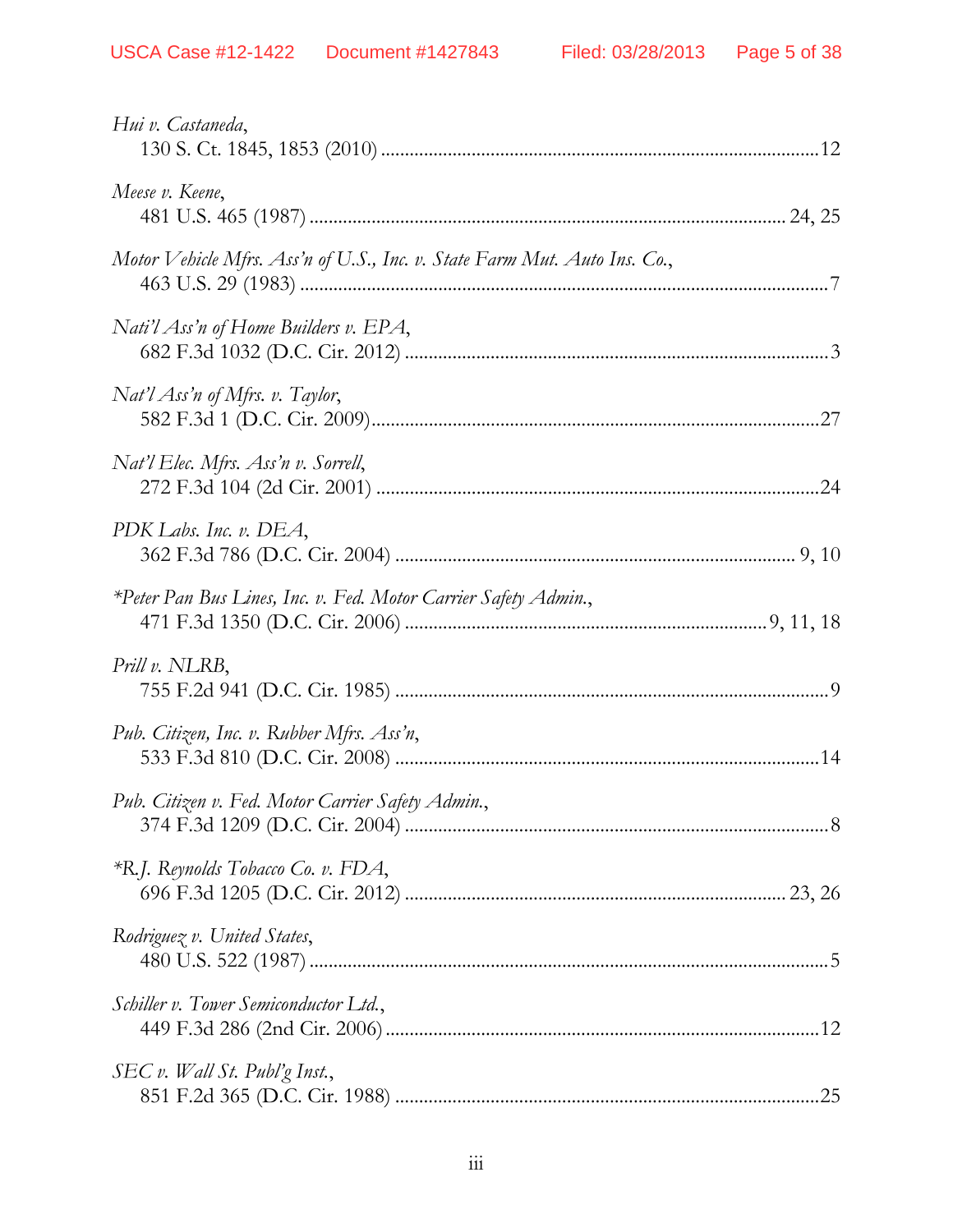| Sierra Club v. EPA,                                                |     |
|--------------------------------------------------------------------|-----|
| Spirit Airlines, Inc. v. U.S. Dep't of Transp.,                    | 24  |
| Turner Broad. Sys., Inc. v. FCC,                                   | .26 |
| Zauderer v. Office of Disciplinary Counsel of Supreme Ct. of Ohio, | 23  |

# **STATUTES AND REGULATIONS**

| Dodd-Frank Wall Street Reform and Consumer Protection Act, Pub. L. No. |  |
|------------------------------------------------------------------------|--|
|                                                                        |  |
|                                                                        |  |
|                                                                        |  |
|                                                                        |  |
|                                                                        |  |
|                                                                        |  |
|                                                                        |  |
|                                                                        |  |
|                                                                        |  |
|                                                                        |  |
|                                                                        |  |
| <b>LEGISLATIVE HISTORY</b>                                             |  |
|                                                                        |  |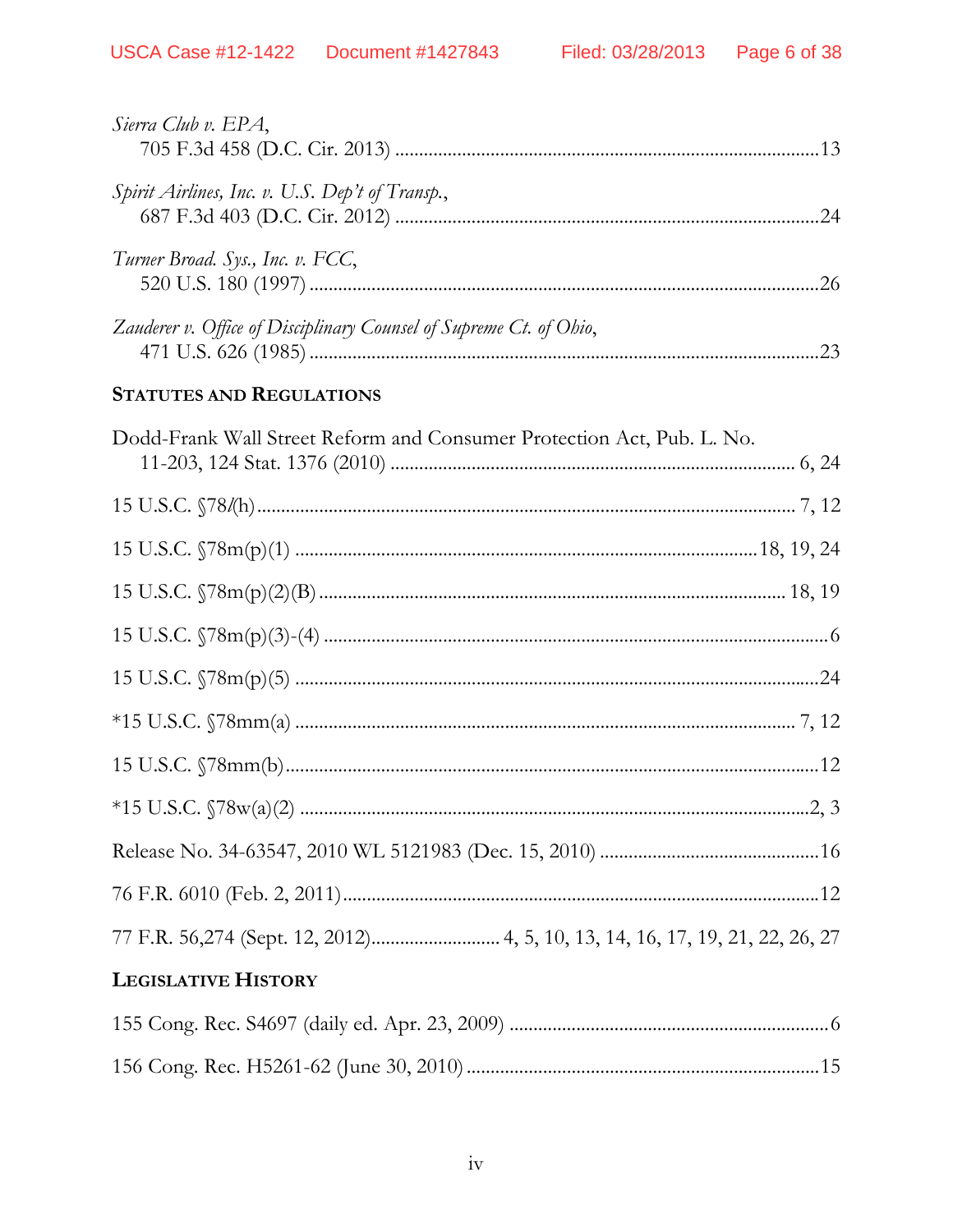|                                                                                                                                                                                                                                           | .15 |
|-------------------------------------------------------------------------------------------------------------------------------------------------------------------------------------------------------------------------------------------|-----|
| <b>OTHER AUTHORITIES</b>                                                                                                                                                                                                                  |     |
| Apple Inc., Supplier Responsibility (2013),<br>http://www.apple.com/supplierresponsibility/labor-and-human-rights.html 21                                                                                                                 |     |
| Commissioner Daniel M. Gallagher, SEC, Remarks before the Corporate Directors<br>Forum (Jan. 29, 2013), http://www.sec.gov/news/speech/2013/spch012913                                                                                    | 26  |
| OECD, Downstream Implementation of the OECD Due Diligence Guidance for<br>Responsible Supply Chains of Minerals from Conflict-Affected and High-Risk Areas<br>(Jan. 2013), <i>available at</i> http://www.oecd.org/daf/inv/mne/DDguidance |     |
| TTTpilotJan2013.pdf.                                                                                                                                                                                                                      |     |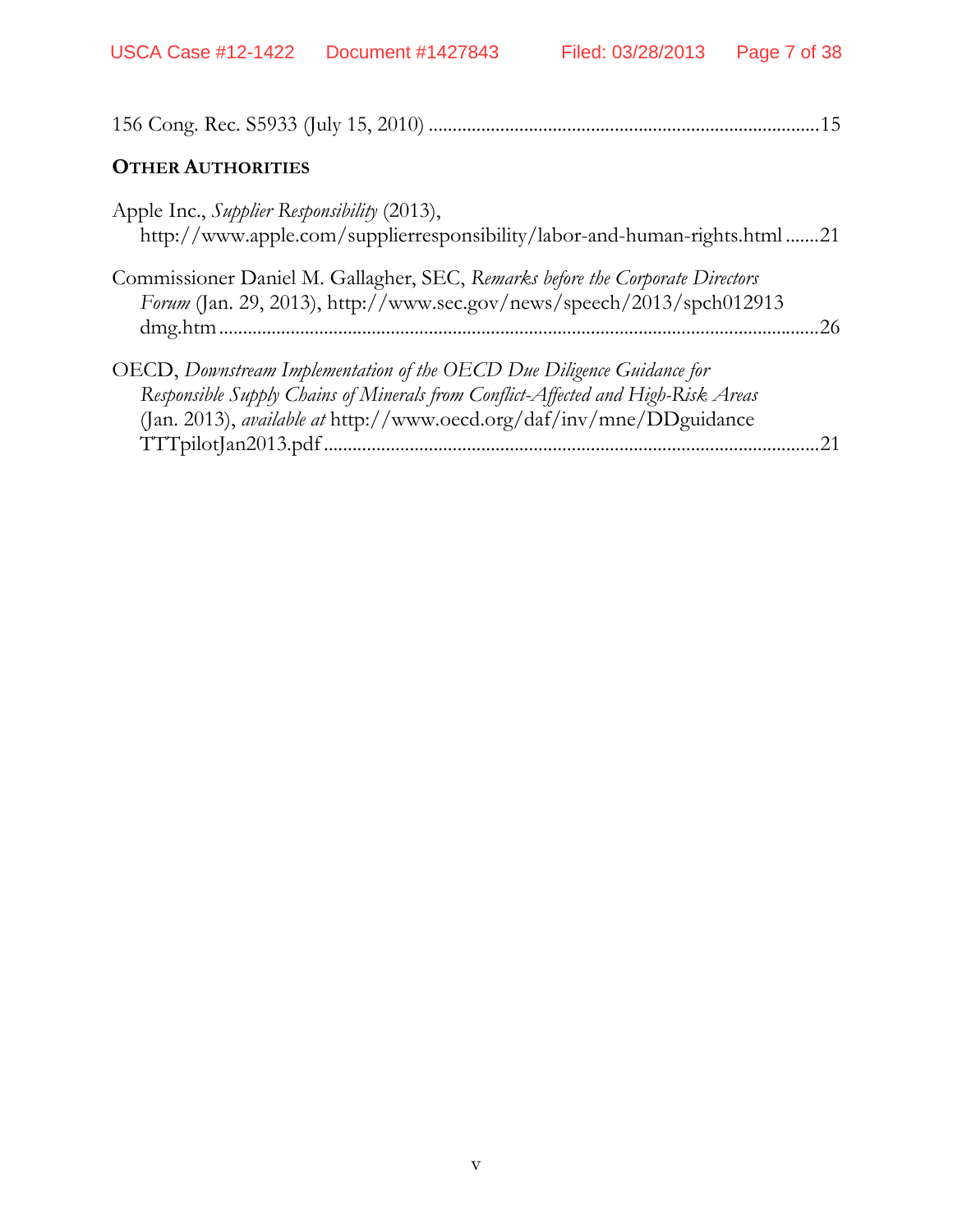# **GLOSSARY**

| Br.                           | Response brief of the Securities and Exchange<br>Commission                                                                                                       |
|-------------------------------|-------------------------------------------------------------------------------------------------------------------------------------------------------------------|
| Conflict minerals or minerals | Columbite-tantalite, cassiterite, gold,<br>wolframite, and their derivatives tantalum, tin,<br>gold, and tungsten                                                 |
| Congressmen Br.               | Brief of Congressman McDermott et al.                                                                                                                             |
| <b>DRC</b>                    | Democratic Republic of the Congo                                                                                                                                  |
| Dodd-Frank                    | Dodd-Frank Wall Street Reform and<br>Consumer Protection Act, Pub. L. 111-203,<br>124 Stat. 1376 (2010)                                                           |
| Industry Br.                  | Brief of Industry Coalition                                                                                                                                       |
| Intervenors Br.               | Brief of Amnesty International USA and<br>Amnesty International Ltd.                                                                                              |
| <b>NAM</b>                    | The National Association of Manufacturers                                                                                                                         |
| <b>OECD</b>                   | Organisation for Economic Co-operation and<br>Development                                                                                                         |
| Petr. Br.                     | Opening brief of Petitioners the National<br>Association of Manufacturers, the Chamber<br>of Commerce of the United States of<br>America, and Business Roundtable |
| The release                   | <i>Conflict Minerals</i> , 77 FR 56,274 (Sept. 12, 2012)                                                                                                          |
| SEC or Commission             | The United States Securities and Exchange<br>Commission                                                                                                           |
| Section 1502                  | Section 1502 of Dodd-Frank                                                                                                                                        |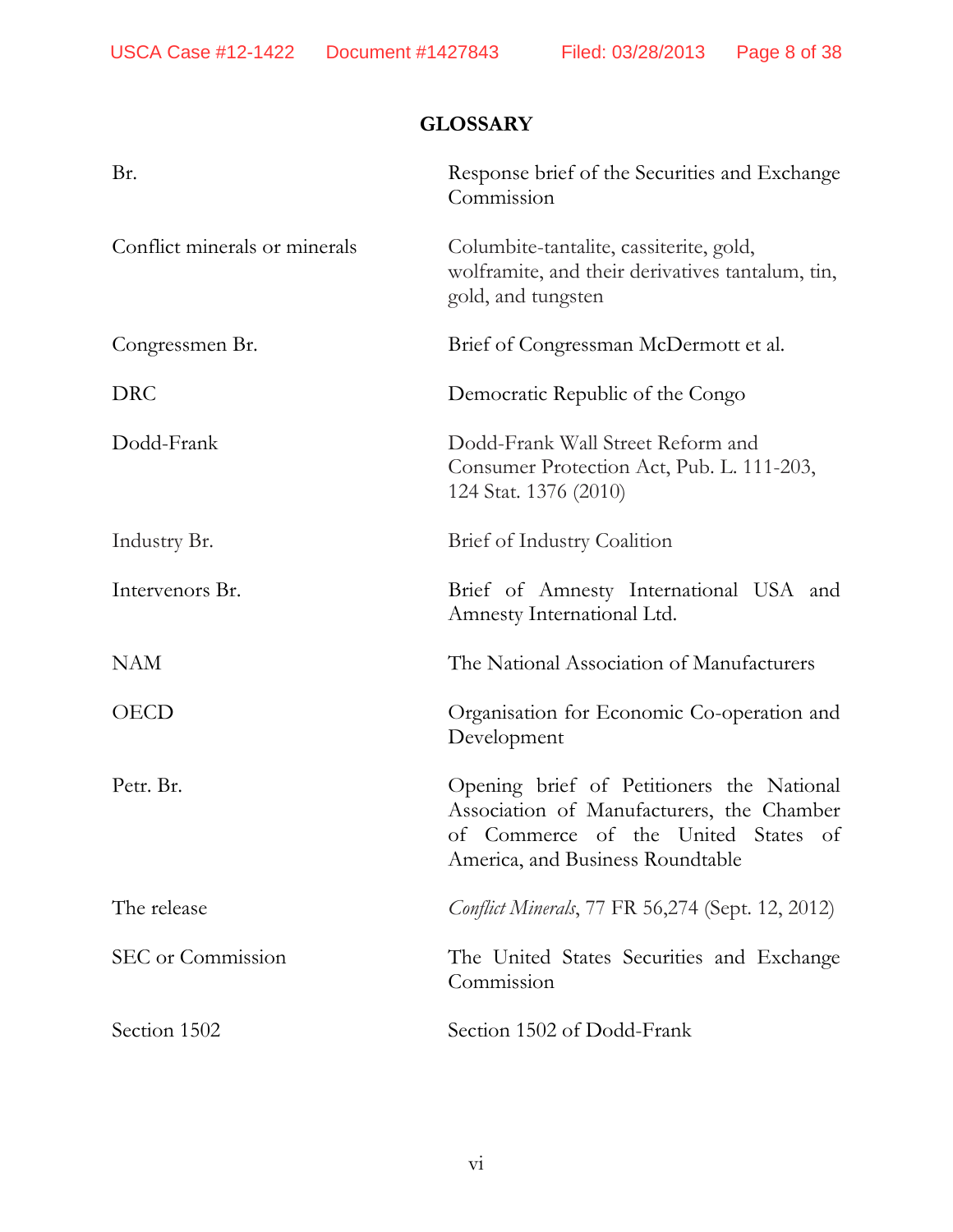#### **SUMMARY OF ARGUMENT**

The Securities and Exchange Commission ("SEC" or "Commission") determined that its final rule will impose billions of dollars in costs on American businesses, but failed to assess whether the rule will provide any benefits. The SEC did not merely fail to *quantify* the benefits, as the agency suggests in its brief, *see* Br. 33- 34, but, more fundamentally, it completely failed to determine whether the rule would provide *any* benefits at all—quantitative or qualitative. Indeed, the SEC even failed to address the "fierce[] debat[e]" in the record on whether the rule would be *counterproductive*, harming the very people it was intended to help. Br. 24.

The SEC's response is startling and internally inconsistent. The Commission first blames Congress and argues it lacked authority to second-guess Congress's judgment, which it says tied the agency's hands. Br. 30-31. But, just a few pages later, the Commission insists it made "reasonable" discretionary decisions, warranting "deference" under *Chevron*. Br. 43.The Commission cannot have it both ways. Its arguments are mutually exclusive, irreconcilable, and simply inadequate to defend one of the costliest rules in the agency's history.

Moreover, neither argument is defensible on its own. First, Congress did not mandate the particular challenged aspects of the rule; if anything, it required the opposite. And, second, even where the statute left room for agency discretion, the agency's decisions were still arbitrary and capricious. As the Commission recognized, each of the rule's challenged aspects greatly increases its massive, unprecedented costs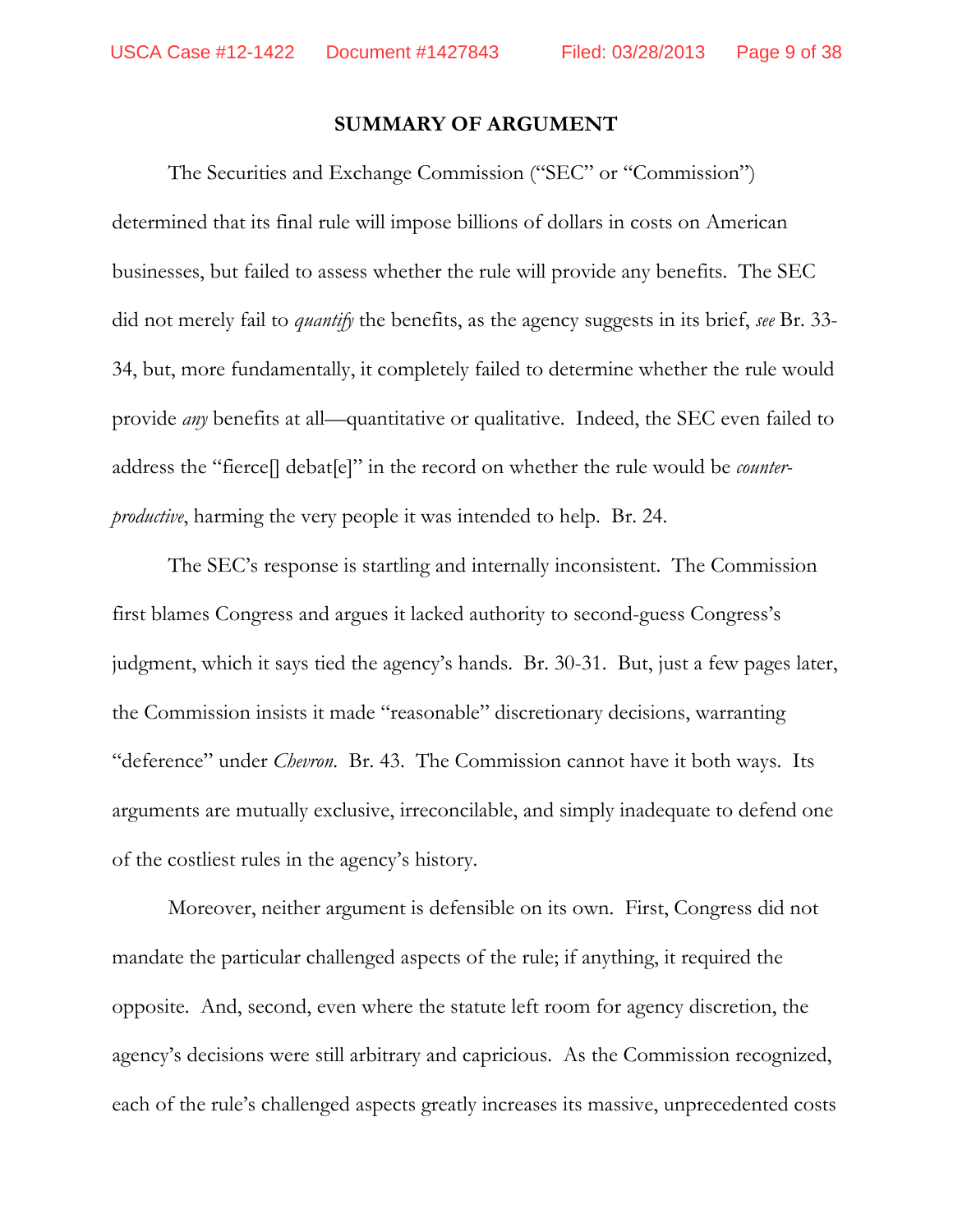on American businesses, and the Commission failed to assess whether these determinations would yield *any* benefits or instead make a tragic humanitarian situation even worse.

Finally, the rule's authorizing statute violates the First Amendment. A compelled public disclosure suggesting that a company's products contribute to terrible human rights abuses in a foreign land is plainly not designed to avoid a danger of misleading consumers, nor is it "purely factual and uncontroversial," as the Commission argues, Br. 64-65; rather, it is misleading, stigmatizing, and pregnant with political judgments.

#### **ARGUMENT**

# **I. THE COMMISSION VIOLATED ITS STATUTORY OBLIGATIONS TO CONSIDER THE EFFECTS OF ITS RULE AND AVOID UNNECESSARY BURDENS.**

# **A. Without Determining Whether the Rule Or Its Own Regulatory Choices Would Benefit The DRC, The Commission Could Not Properly Exercise Its Authority.**

By failing to analyze the benefits of its rule and conducting an inadequate analysis of the costs, the Commission failed once again to fulfill its unique statutory obligations "to consider the effect of a new rule upon 'efficiency, competition, and capital formation,'" *Bus. Roundtable v. SEC*, 647 F.3d 1144, 1148 (D.C. Cir. 2011) (quoting 15 U.S.C. §78c(f)), and not to "impose a burden on competition not necessary or appropriate in furtherance of the purposes of this chapter," 15 U.S.C. §78w(a)(2). Disregarding circuit precedent, the Commission did not adequately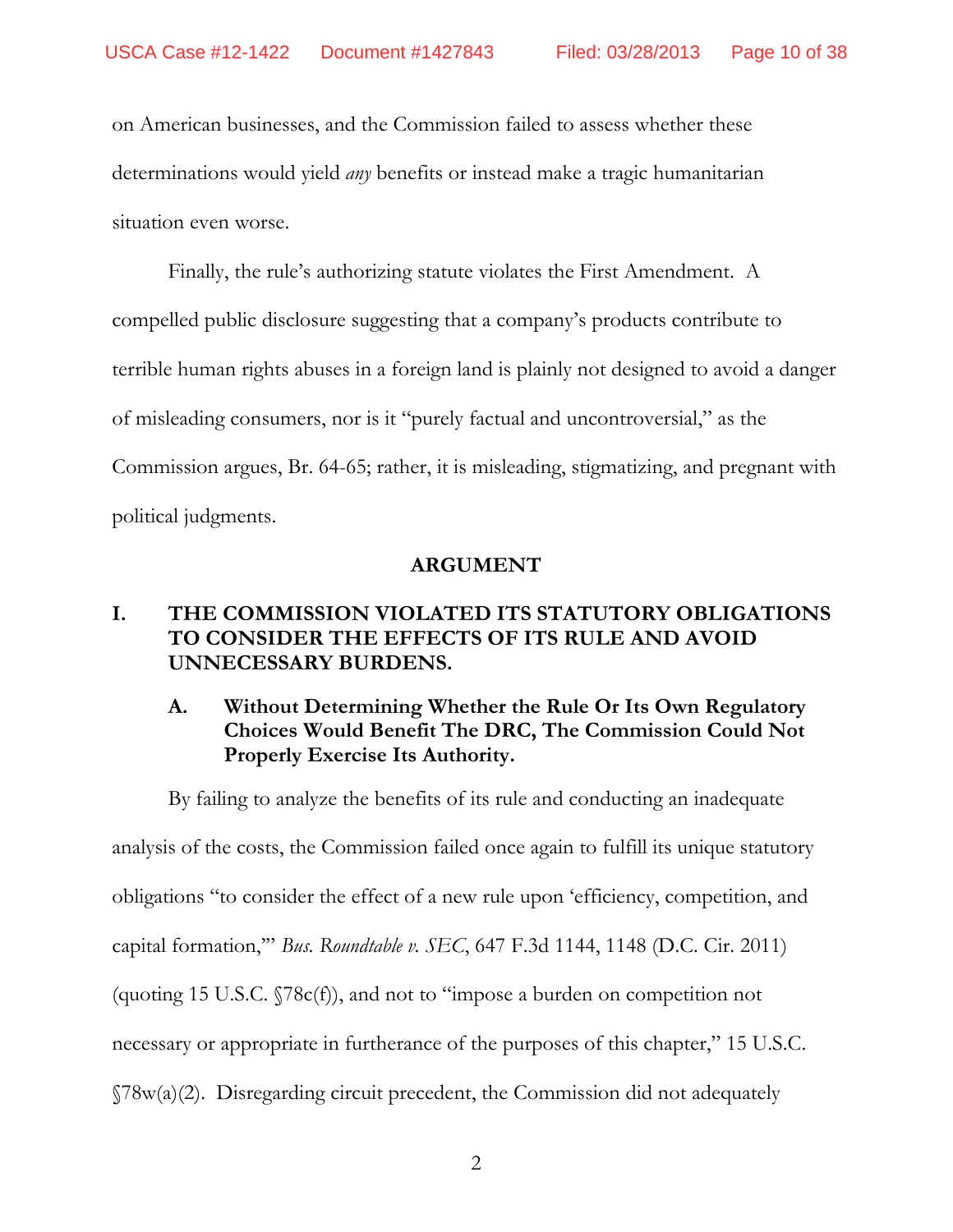"weigh[] the rule's costs and benefits," or decide whether the "net benefit" justifies the "cost[s] at the margin." *Bus. Roundtable*, 647 F.3d at 1151, 1153.<sup>1</sup>

The Commission contends that it "was not required" to conduct this analysis, because it could not "second-guess the wisdom of Congress's determination that conflict minerals disclosure will yield social benefits in the form of decreasing conflict and violence in the DRC." Br. 30. But it is not enough "to cite Congress's humanitarian goal." *Paredes Dissent*, JA716. Although Congress directed the SEC to promulgate *a* rule, it did not mandate many aspects of the SEC's final rule, including the four particular aspects this petition addresses. And, in its brief, the SEC asserts it made numerous "discretionary choices"—though, to be sure, it is inconsistent in indicating *which* choices it considers to be discretionary. Br. 34-39.

Moreover, the SEC recognized that each challenged aspect of the rule—the refusal to adopt a *de minimis* exception, the extension of the rule to nonmanufacturers, the "may have originated" standard, and the shorter phase-in period

 $\overline{a}$ 

<sup>&</sup>lt;sup>1</sup> Intervenors and *amici* Better Markets contend that the SEC was not required to conduct a cost-benefit analysis at all. However, their argument is plainly inconsistent with *Business Roundtable*. The cases on which they rely, including *National Ass'n of Home Builders v. EPA*, 682 F.3d 1032, 1039 (D.C. Cir. 2012), involve different agencies subject to different statutory requirements. Unlike those agencies, the SEC has an obligation not only to "consider" the impact of its rule, but also to "not adopt" regulations that impose unnecessary or inappropriate burdens on competition. *See Bus. Roundtable*, 647 F.3d at 1148; 15 U.S.C. §78w(a)(2). Furthermore, because the SEC conducted an economic analysis, albeit a severely flawed one, any contention that such analysis was "not required" must be "reject[ed]." *Am. Equity Inv. Life Ins. Co. v. SEC*, 613 F.3d 166, 177 (D.C. Cir. 2010).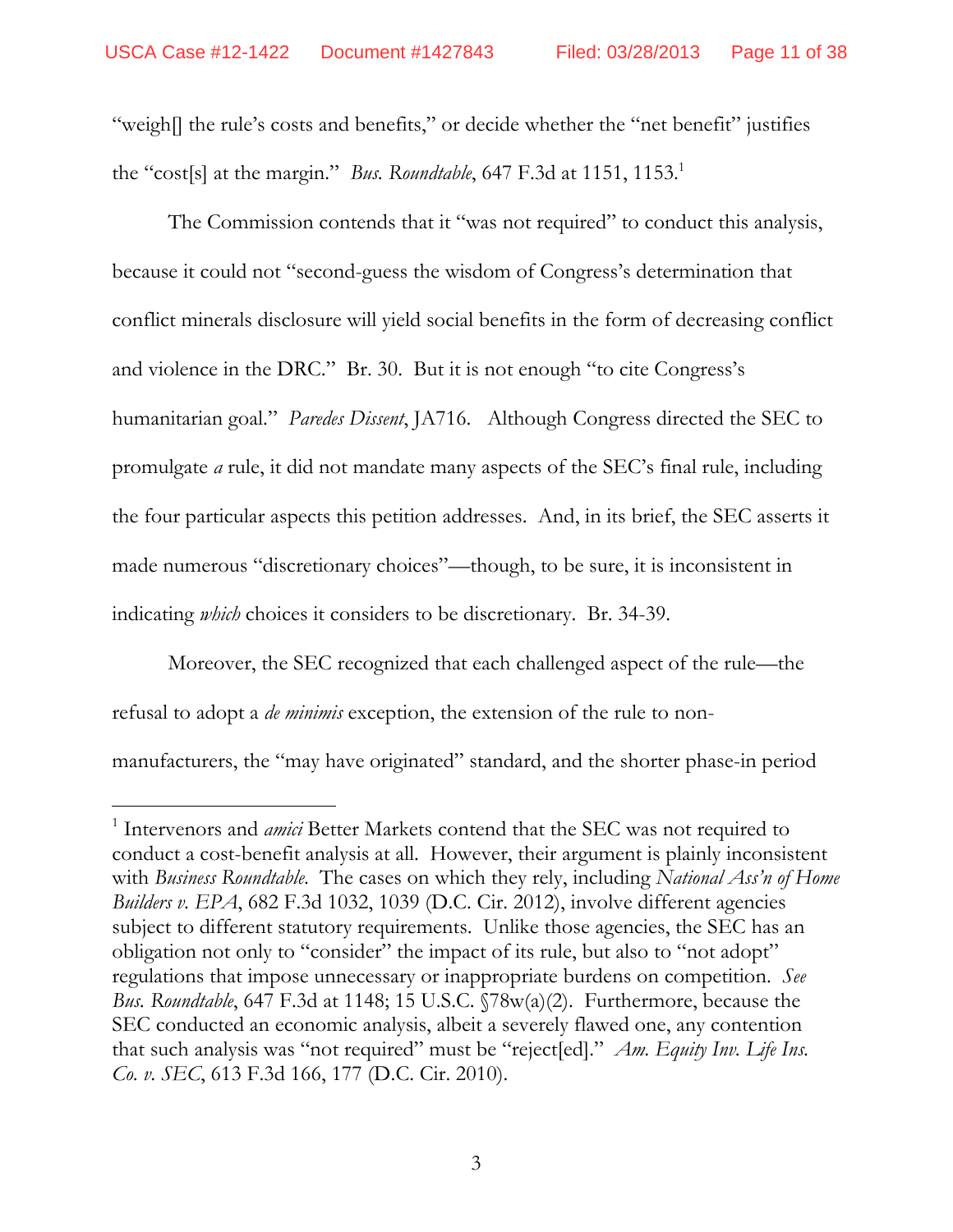for larger issuers—will increase the burdens on competition. 77 F.R. 56,274, 56,298, 56,344-45 (Sept. 10, 2012). Accordingly, 15 U.S.C. §78w(a)(2) required the Commission to determine whether these burdens are "necessary or appropriate" to further the purposes of the statute—here, "to decrease the conflict and violence in the DRC." 77 F.R. 56,350. The SEC cannot make this determination without analyzing "the likelihood that the [regulatory] action will achieve those [statutory] objectives." *Bradford Nat'l Clearing Corp. v. SEC*, 590 F.2d 1085, 1105 (D.C. Cir. 1978). Yet the SEC failed to conduct this requisite analysis, instead stating that it "was not able to assess how effective Section 1502 will be in achieving those benefits," 77 F.R. 56,350, and avoiding the "fierce[] debat[e]" on whether the rule is counter-productive, *see* Br. 24.

The Commission contends that "[t]he release provides a thorough qualitative analysis of both the costs and benefits of the Commission's discretionary decisions," Br. 30, and that due to "the dearth of quantitative evidence in the record, the Commission's decision not to quantify the benefits was reasonable," Br. 33-34; *see*  Intervenors Br. 18-24. But the Commission not only failed to *quantify* the benefits, it failed to assess whether there would *be* any benefits, including from its regulatory choices. Although the SEC claims to have "qualitative[ly]" analyzed the benefits, in fact the only "benefit" the release points to is "the benefit of lowering the ... costs of the rule" compared to even more demanding alternatives. *See* 77 F.R. 56,342, 56,345; *see also* Br. 35 (citing same "benefits"). The Commission cannot transform a cost into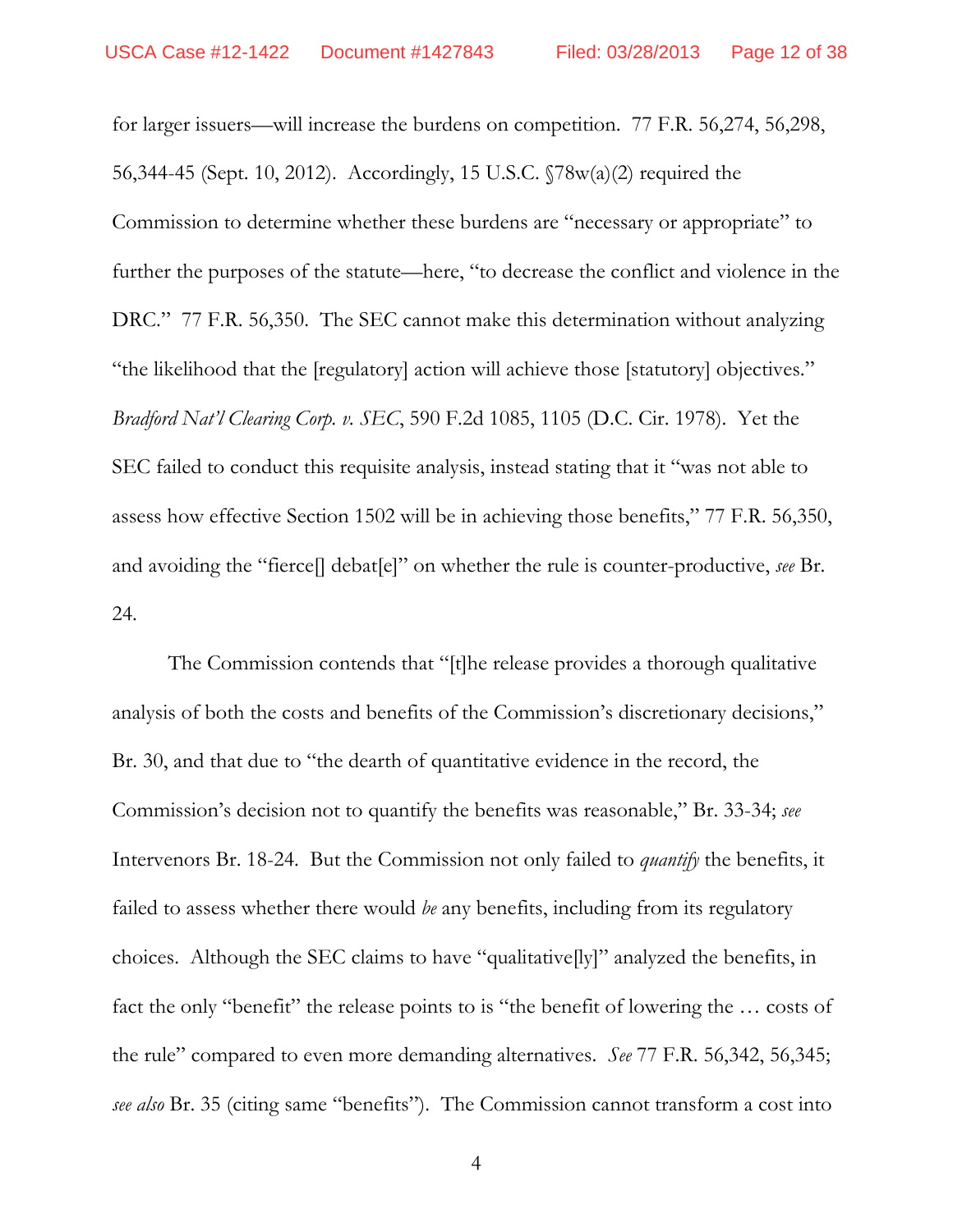a benefit simply by asserting that the cost could have been even worse. At no point did the Commission determine whether the rule overall, or any of its regulatory choices, would benefit the people of the DRC. 77 F.R. 56,350.

In addition, Congress's direction to create a disclosure regime does not mean Congress determined that *any* burden, no matter how high, was justified if it would lead to more disclosure. "[N]o legislation pursues its purposes at all costs." *Rodriguez v. United States*, 480 U.S. 522, 525-26 (1987). To the contrary, "[d]eciding what competing values will or will not be sacrificed to the achievement of a particular objective is the very essence of legislative choice—and it frustrates rather than effectuates legislative intent simplistically to assume that *whatever* furthers the statute's primary objective must be the law." *Id.* at 526. The Commission makes precisely that simplistic assumption, repeatedly stating that the challenged aspects of the rule are necessary to "effectuate[] [congressional] intent," 77 F.R. 56,291, or to "advance ... the provision's purpose," 77 F.R. 56,298, *see* 77 F.R. 56,314, even though the statute does not mandate those aspects of the rule and the Commission made no determination they would improve conditions in the DRC.

With as little merit, the Commission argues that Congress intended for "*other* agencies and branches of government [to] assess the efficacy of Section 13(p) and Rule 13p-1 in decreasing violence in the DRC," "*not the Commission*." Br. 32 (emphasis in original). The statute indeed gives other agencies and branches a role; the Comptroller General, for instance, must submit annual reports to Congress assessing

5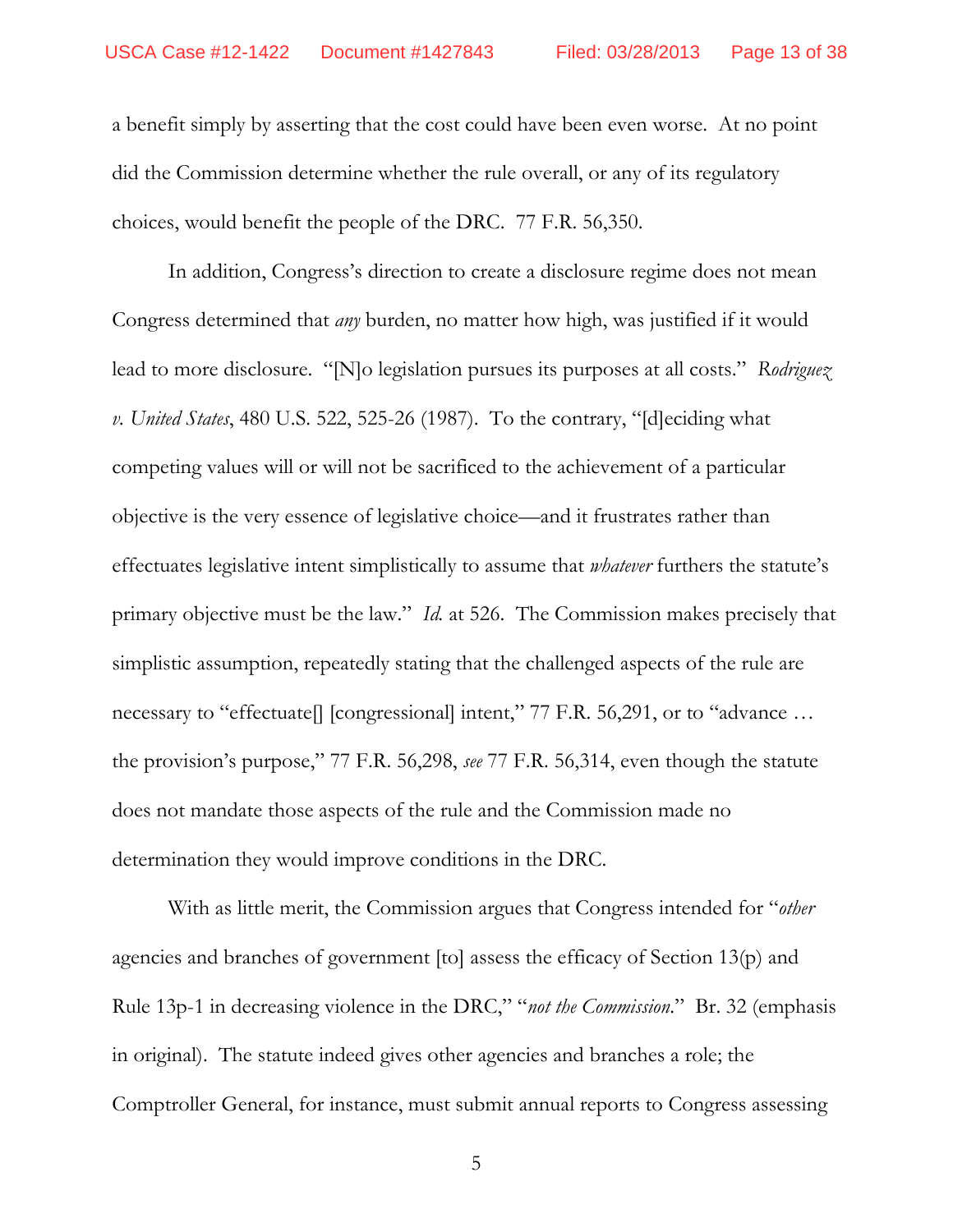the effectiveness of the statute and rule, while the President under certain circumstances may revise, waive, or terminate the rule. *See* Section 1502(d)(2)(A); 15 U.S.C. §78m(p)(3)-(4). But Congress assigned the SEC the special task of designing the rule in the first place, and it also gave the SEC "unique obligation[s]" to consider the economic impact of its rules and avoid unnecessary burdens. *Bus. Roundtable*, 647 F.3d at 1148.

It is therefore highly implausible that Congress—without saying so—intended to relieve the SEC of those obligations here, and intended for every entity involved *except for the SEC* to analyze the rule's benefits. Rather, Congress's requirement that other agencies and branches analyze the benefits of the disclosure regime on an ongoing basis, as well as Congress's choice of an agency with unique statutory obligations to conduct such an analysis in crafting the rule, show that Congress was especially concerned with obtaining a thorough analysis and curtailing unnecessary regulatory burdens.

 Indeed, it was critical for the SEC to provide this analysis given the danger that an overly stringent rule could backfire and unintentionally harm the Congolese people by creating a devastating *de facto* embargo. *See* Petr. Br. 17. Congress was sensitive to this concern, recognizing that "[a]ll-out prohibitions or blanket sanctions could be counterproductive and negatively affect the very people we seek to help." 155 Cong. Rec. S4697 (daily ed. Apr. 23, 2009) (Sen. Feingold). And, as the Commission admits, it "received a number of comments fiercely debating whether the disclosure regime

6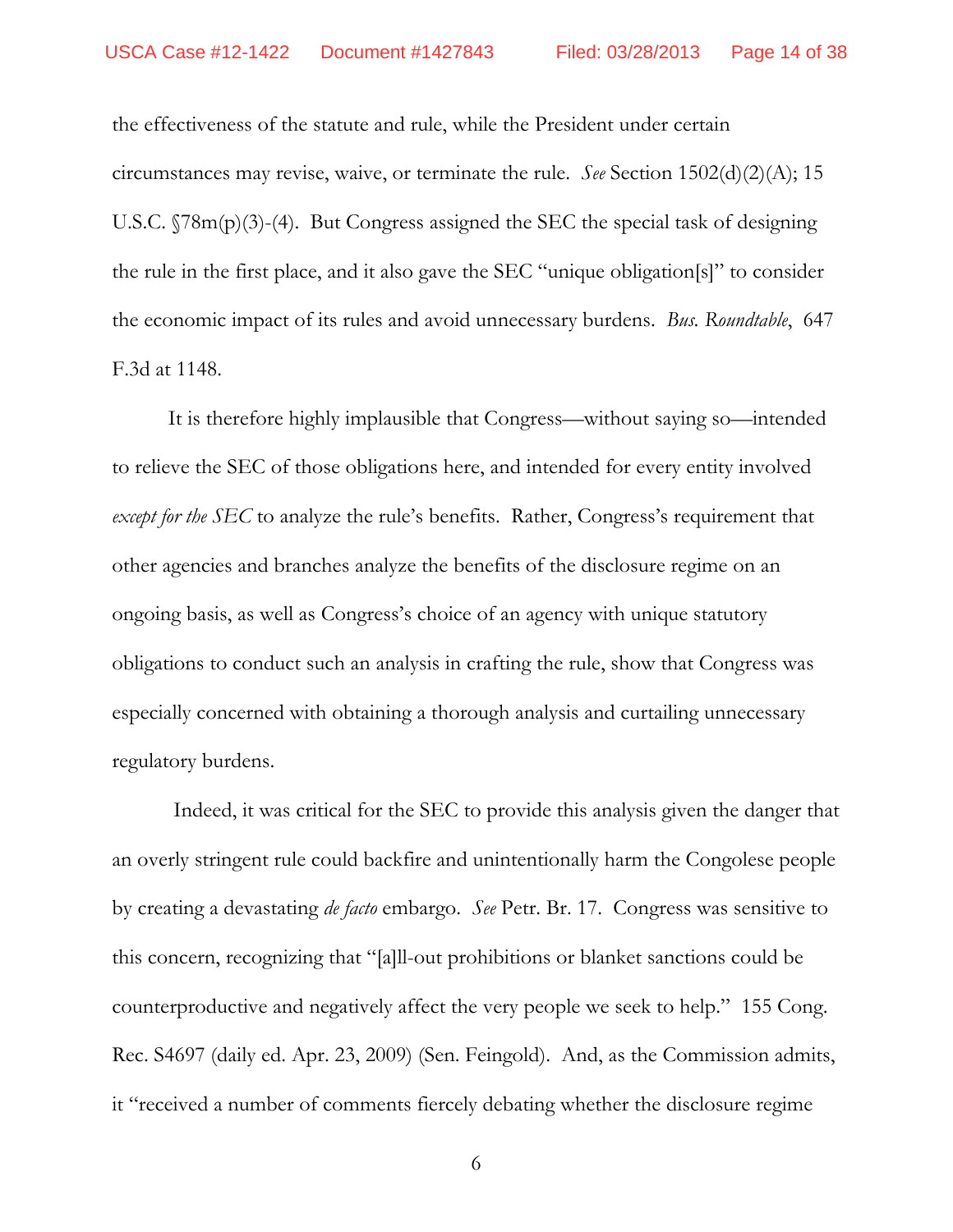$\overline{a}$ 

would actually yield such a benefit" to the DRC, Br. 24, or would instead "exacerbat[e] conditions," Br. 22 n.3. *See id.* 32 ("[T]he comments in the record were decidedly mixed in their predictions of the effects of a disclosure regime on the ground."). $^{2}$ 

Further, the extensive and detailed data commenters provided regarding the impact that anticipation of the rule was actually having in the DRC was not available to Congress when it passed the statute. There is no reason to think that Congress intended the agency to cover its eyes and ignore entirely this highly relevant new information in designing the rule, rather than taking into account all available factual evidence. Accordingly, it was arbitrary and capricious for the Commission not to consider the rule's impact on the DRC. *Motor Vehicle Mfrs. Ass'n of U.S., Inc. v. State Farm Mut. Auto Ins. Co.*, 463 U.S. 29, 43 (1983) (failure to "consider an important aspect of the problem" makes agency action arbitrary and capricious).

<sup>2</sup> The Commission asserts that "concerns about a *de facto* embargo stem from the statute itself, and not any details of the Commission's rule," Br. 33, but then admits that regulatory choices such as designing a phase-in period and creating exemptions are highly relevant to the embargo, Br. 22 n.3, 33 n.5. Indeed, the Commission could have used its broad exemptive authority, 15 U.S.C. §§78mm(a)(1), 78*l*(h), as "necessary or appropriate" to avoid an embargo, for instance by exempting from due diligence companies that contractually require suppliers to use certified conflict-free smelters, even if the smelters use minerals from the region. At the very least, the Commission could have chosen not to increase dramatically the costs of a rule that would make the situation in the DRC even worse.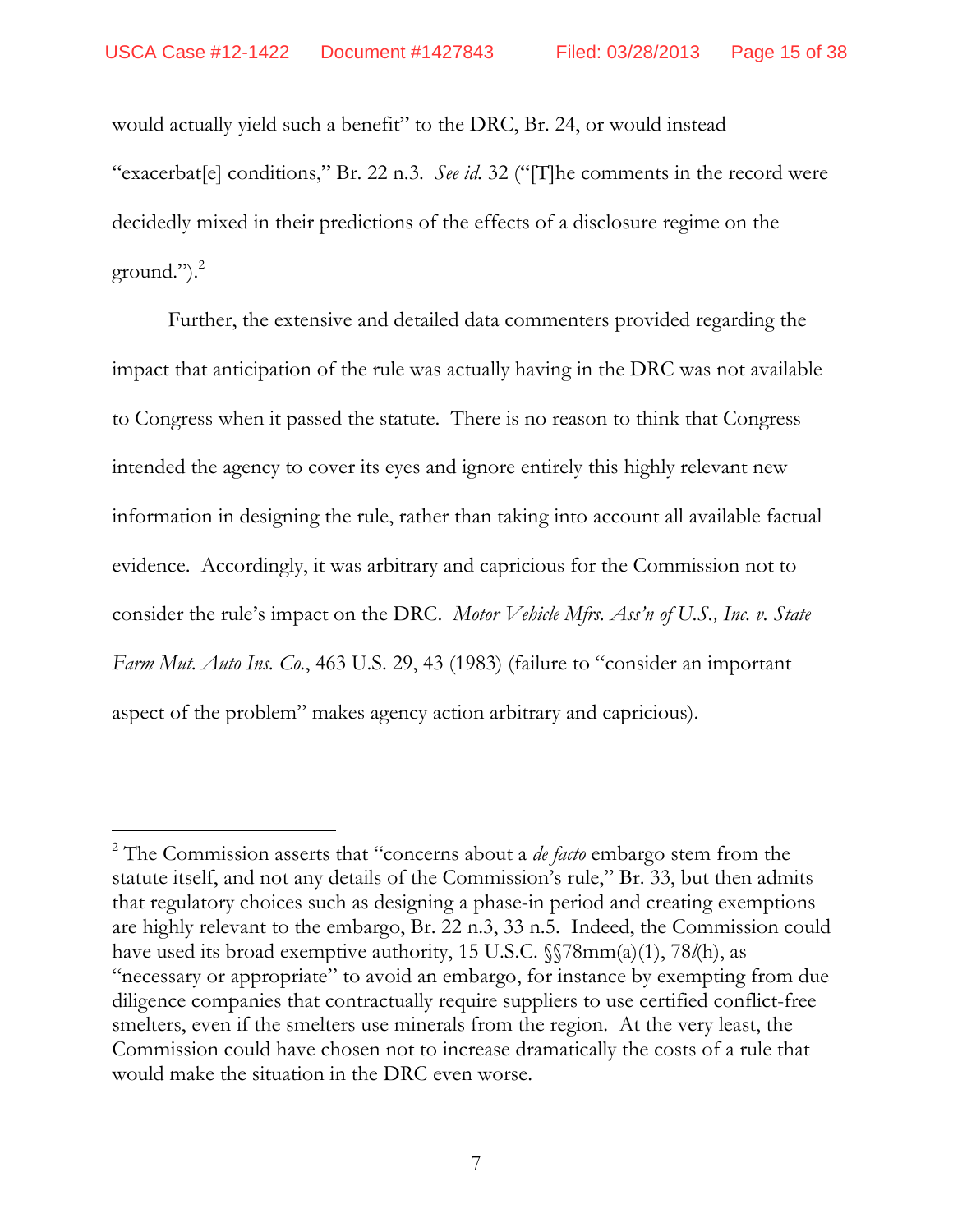### **B. The Commission's Cost Calculations Were Concededly Arbitrary.**

The Commission compounded these errors by underestimating the rule's costs. Although the Commission's own cost estimate is staggeringly large—\$3 to \$4 billion for initial compliance, and an additional \$207 to \$609 million per year for ongoing compliance—it reached this estimate only by arbitrarily discounting the NAM's estimate that initial costs would be between \$9 and \$16 billion, as well as Tulane University's independent estimate of \$7.93 billion. JA378; JA520. The SEC argues that its cost analysis was reasonable, but effectively concedes that it reduced these figures simply because other commenters provided lower estimates. *See* Br. 40-42. The SEC cannot simply pick a number in the middle when commenters provide divergent estimates; rather, it must engage in reasoned analysis and determine which estimate is the most reliable. *See Pub. Citizen v. Fed. Motor Carrier Safety Admin.*, 374 F.3d 1209, 1222 (D.C. Cir. 2004).

# **II. THE COMMISSION MISINTERPRETED THE STATUTE AND ARBITRARILY REJECTED LOWER-COST ALTERNATIVES.**

Turning to the substance of the final rule, the Commission advances inconsistent arguments. As discussed, when defending its failure to analyze costs and benefits, the Commission claims it was not "authorized to second-guess and recalibrate policy judgments Congress made when it ordered the Commission to promulgate th[e] rule." Br. 2. But, when defending the four substantive aspects of the rule at issue, the Commission contends that its positions are "reasonable" and

8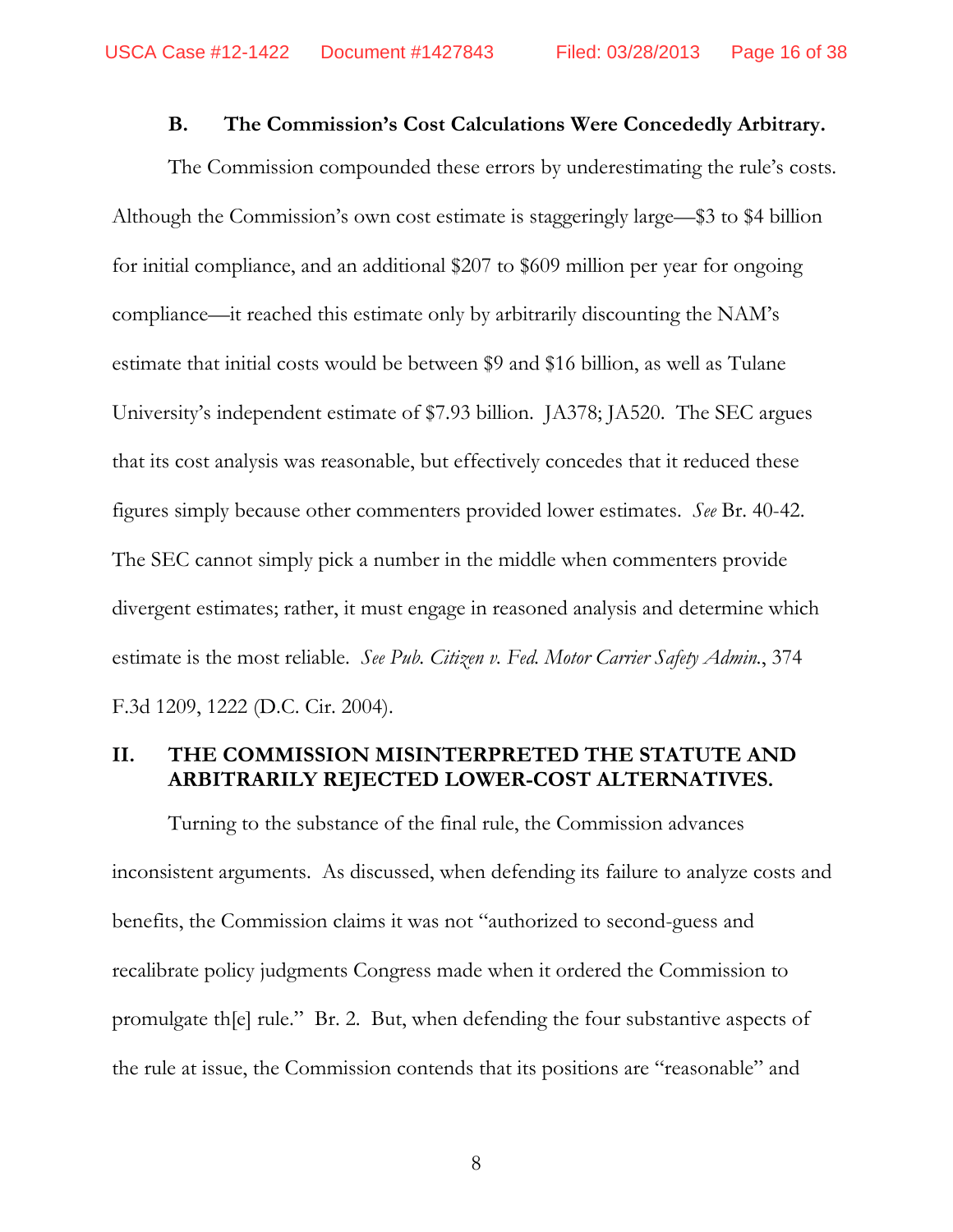entitled to "deference." *See* Br. 43. The Commission cannot have it both ways; its request for deference is defeated by its contradictory argument that Congress compelled it to do what it did.

Moreover, the SEC's release itself precludes deference. Because the Commission simply applied "the traditional tools of statutory construction," *PDK Labs. Inc. v. DEA*, 362 F.3d 786, 797 n.4 (D.C. Cir. 2004), examining the statute's text, structure, and purposes, and concluded that Congress required it to create the challenged aspects of the rule, "[t]he law of this circuit requires … that we withhold *Chevron* deference," *Peter Pan Bus Lines, Inc. v. Fed. Motor Carrier Safety Admin.*, 471 F.3d 1350, 1354 (D.C. Cir. 2006). And because the SEC's conclusion that its "interpretation is compelled by Congress" is incorrect, the Court "cannot uphold the [agency's] interpretation under step 1 of *Chevron*." *Id.* Instead, the Court must "remand to the agency," even if the SEC's interpretation would have been permissible under *Chevron* Step 2. *Id*.; *see Prill v. NLRB*, 755 F.2d 941, 948 (D.C. Cir. 1985) ("[A]n agency regulation must be declared invalid, even though the agency might be able to adopt the regulation in the exercise of its discretion, if it was not based on the agency's own judgment but rather on the unjustified assumption that it was Congress' judgment that such a regulation is desirable.") (alterations omitted).

Further, even where the SEC had discretion, and even if it had purported to exercise that discretion, the rule would still be arbitrary, because the SEC failed to perform an adequate analysis. *See supra* at 2-7. When an agency recognizes that an

9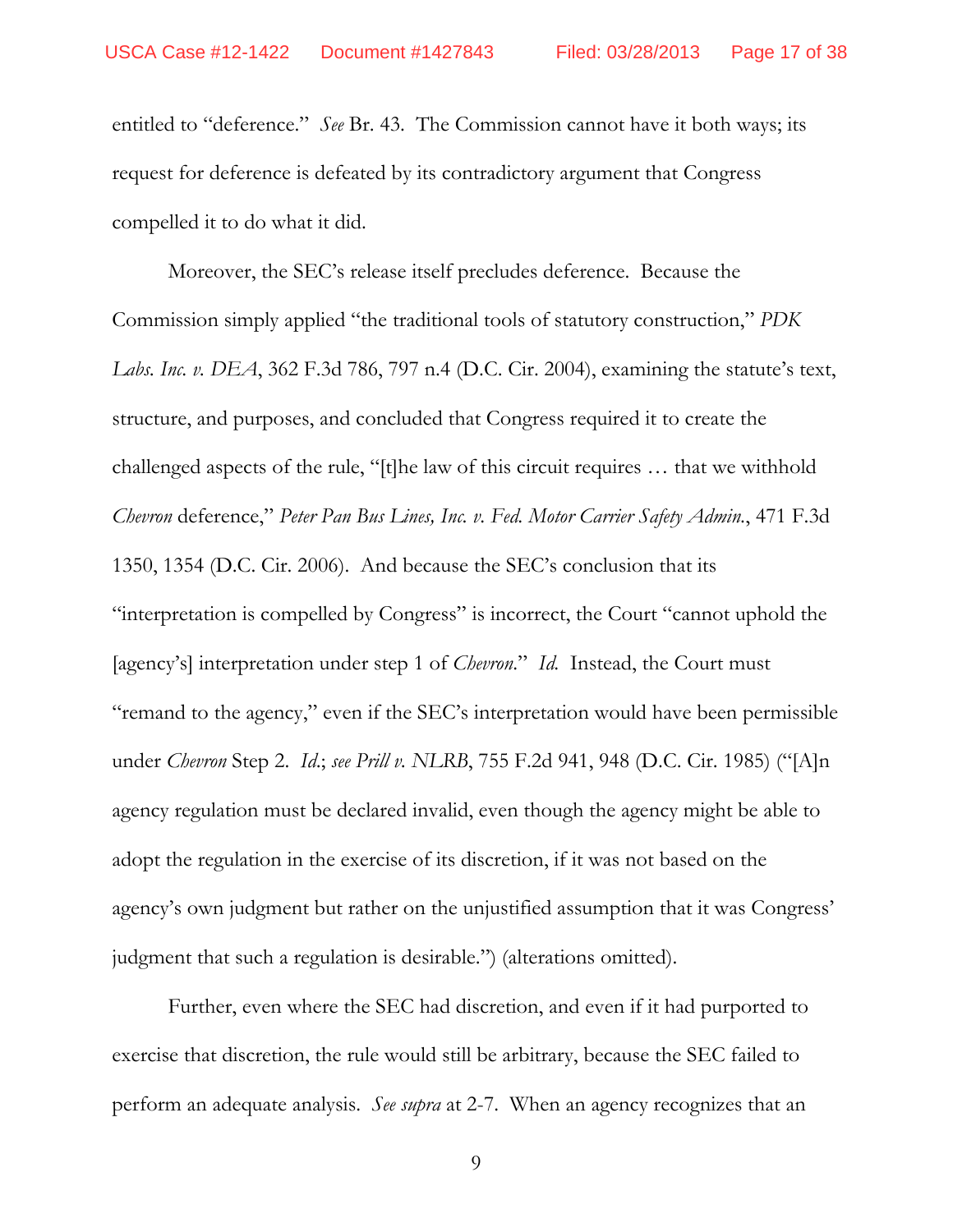interpretation is not compelled by Congress, "it is incumbent upon the agency not to rest simply on its parsing of the statutory language." *PDK Labs.*, 362 F.3d at 797-98. Rather, the agency "must bring its experience and expertise to bear in light of competing interests at stake." *Id.* Here, the agency did not apply its expertise, analyze competing interests, or resolve the "fierce[] debat[e]" in the record. Br. 2-3, 24. Because the challenged aspects of the rule substantially increase its burdens, and because the agency failed to determine whether these increased burdens would further the statutory purpose *at all*, the rule is arbitrary and capricious. *Bus. Roundtable*, 647 F.3d at 1148.

## **A. The Statute Does Not Preclude A De Minimis Exception, And The Commission Arbitrarily Refused To Create One.**

The Commission surprisingly asserts that it "did not conclude that it 'lacked authority' to create or that it 'was precluded from considering' a *de minimis* exception." Br. 44. The Commission's own statements in the release contradict this assertion: "[W]e are of the view that Congress intended not to provide for a *de minimis* exception," and such an exception "would be contrary to the Conflict Minerals Statutory Provision and Congressional purpose." 77 F.R. 56,298; *see also id.* ("if [Congress] had intended that the provision be limited further, so as not to apply to a *de minimis* use of conflict minerals, we think Congress would have done so explicitly"); *id.* at 56,342-50 (not including *de minimis* issue in discussion of the "Commission's Exercise of Discretion").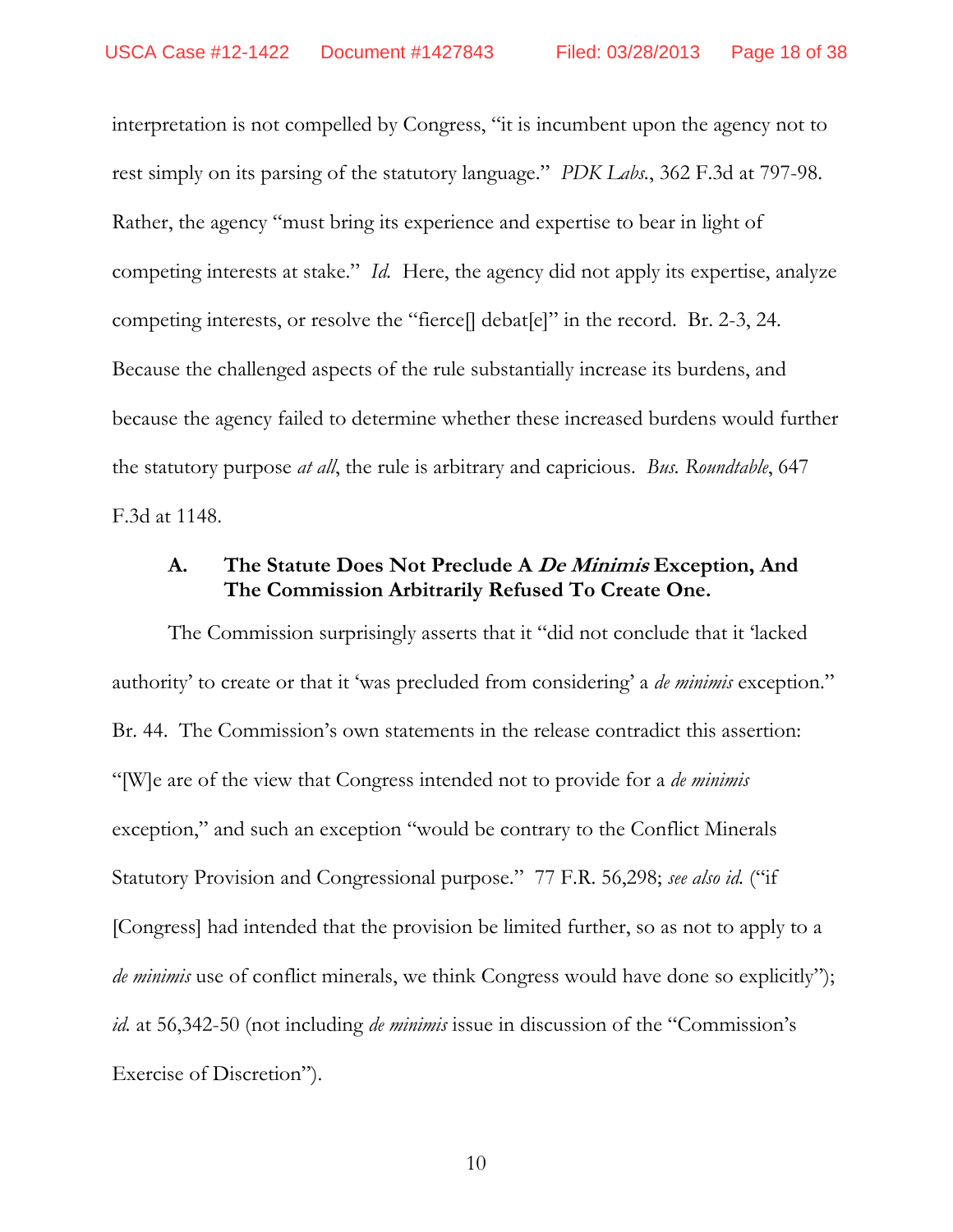Furthermore, the Commission contradicts this assertion even within its own brief, stating "the Commission's broader conclusion that … 'we believe Congress intended the disclosure provisions to apply to the use of even small amounts of conflict minerals originating in the Covered Countries' *necessarily precluded* the adoption of any" of the *de minimis* thresholds commenters proposed. Br. 48 (emphasis added); *see also* Br. 16, 43 (explaining that the SEC refused to create a *de minimis* exception based on its analysis of the "text, structure, and purposes of Section 1502"); Br. 46 ("It was not for the Commission, through *de minimis* exemptive authority, to find that 'Congress overreached' and to bring the statutory 'requirements back into line.'"). The Commission never specifically examined whether any of the *particular* proposals for *de minimis* exceptions would be appropriate because it summarily concluded that Congress categorically foreclosed its authority to adopt *any* such threshold.

The agency's incorrect determination that Congress precluded it from adopting a *de minimis* exception is entitled to no deference and cannot be upheld. *Peter Pan Bus Lines*, 471 F.3d at 1354; *see Am. Bar Ass'n v. FTC*, 430 F.3d 457, 471 (D.C. Cir. 2005) ("[W]e cannot affirm an agency's actions based on the *post hoc* rationale of its litigating position."). The Commission plainly had power to adopt a *de minimis* exception under its general statutory exemptive authority, which provides that "notwithstanding any other provision of this chapter," the Commission can "exempt … any class or classes of persons, securities, or transactions, from any provision or provisions of this chapter or of any rule or regulation thereunder, to the extent that such exemption is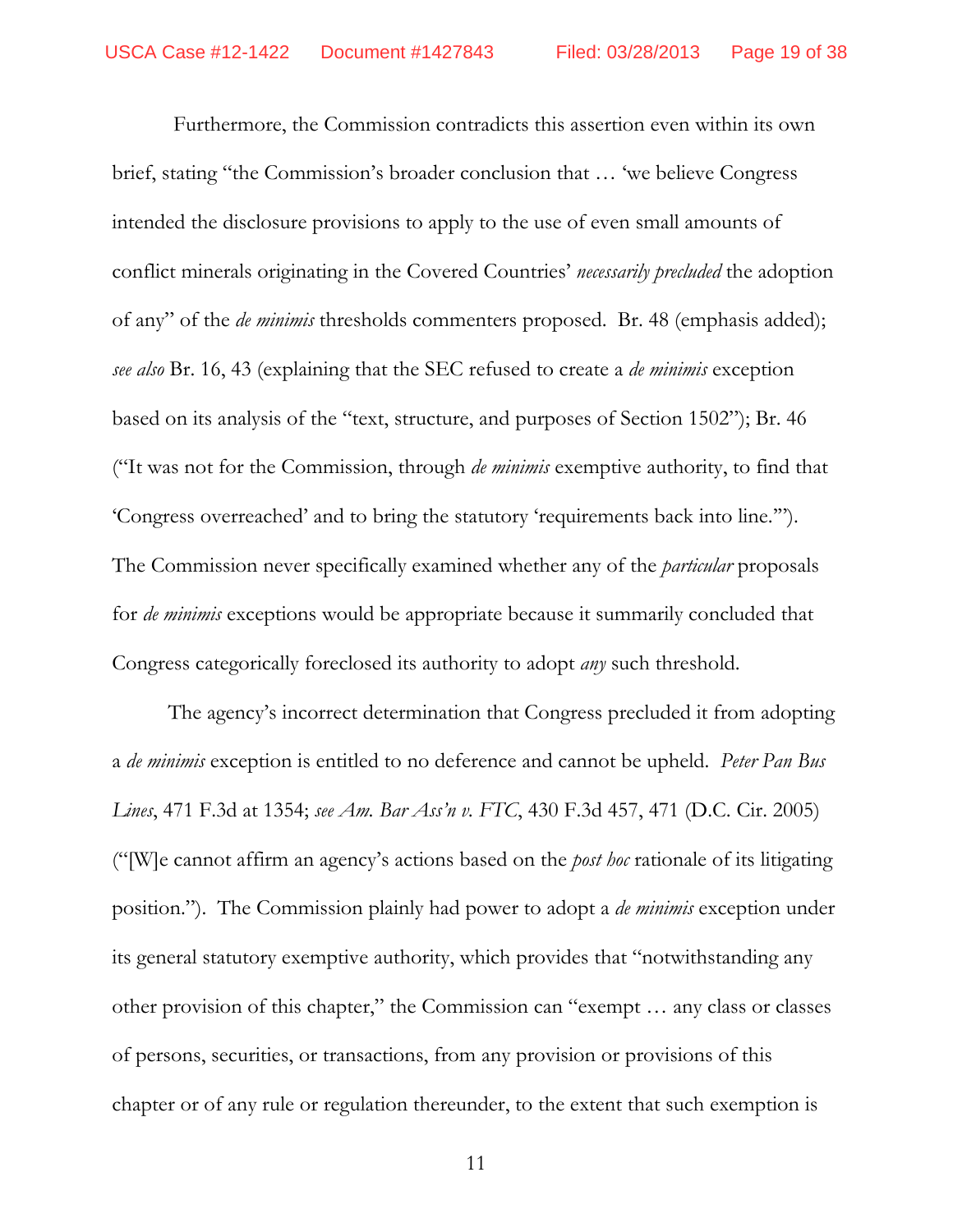-

necessary or appropriate in the public interest." 15 U.S.C. §78mm(a)(1). It likewise had that power under 15 U.S.C. §78*l*(h), which authorizes exemptions from several provisions of the Act, including "section 78m," where "such action is not inconsistent with the public interest or the protection of investors." These "similar" exemptive provisions establish that "Congress intended to grant the Commission considerable regulatory discretion in this area" and "flexibility in adopting exemptions." *Schiller v. Tower Semiconductor Ltd.*, 449 F.3d 286, 292 n.5, 296-97 (2d Cir. 2006); *see* 76 F.R. 6010 (Feb. 2, 2011) (granting exemption from statutory requirement).<sup>3</sup>

In addition to its broad statutory exemptive authority, the agency had inherent authority to create a *de minimis* exception. *Ala. Power Co. v. Costle,* 636 F.2d 323 (D.C. Cir. 1979). In arguing to the contrary, the SEC points out that the statute contains no express *de minimis* exception. But even the agency recognizes that this factor is "not dispositive," Br. 44, and indeed this Court has "repeatedly recognized that a *de minimis* exception is generally not express; rather, it is inherent in most statutory schemes, by

<sup>3</sup> Congress's grant of authority to the *President* to revise or temporarily waive the rule for national security reasons did not *sub silentio* strip the Commission of its exemptive authority, and the Commission does not argue otherwise. *But see* Intervenors Br. 25- 29. Section 78m(p)(3) makes no mention of section 78mm(a)(1) or section 78*l*(h), and therefore cannot be read to abrogate them. *Hui v. Castaneda*, 130 S. Ct. 1845, 1853 (2010) ("[R]epeals by implication are not favored."); 15 U.S.C. §78mm(b) (explicitly setting forth sections of the Exchange Act to which the Commission's exemptive authority does not apply). Furthermore, a *de minimis* exception is neither a "revis[ion]" nor a "temporar[y] waive[r]" of the statutory requirements, but simply a limitation upon those requirements. *Ass'n of Admin. Law Judges v. FLRA*, 397 F.3d 957, 962 (D.C. Cir. 2005).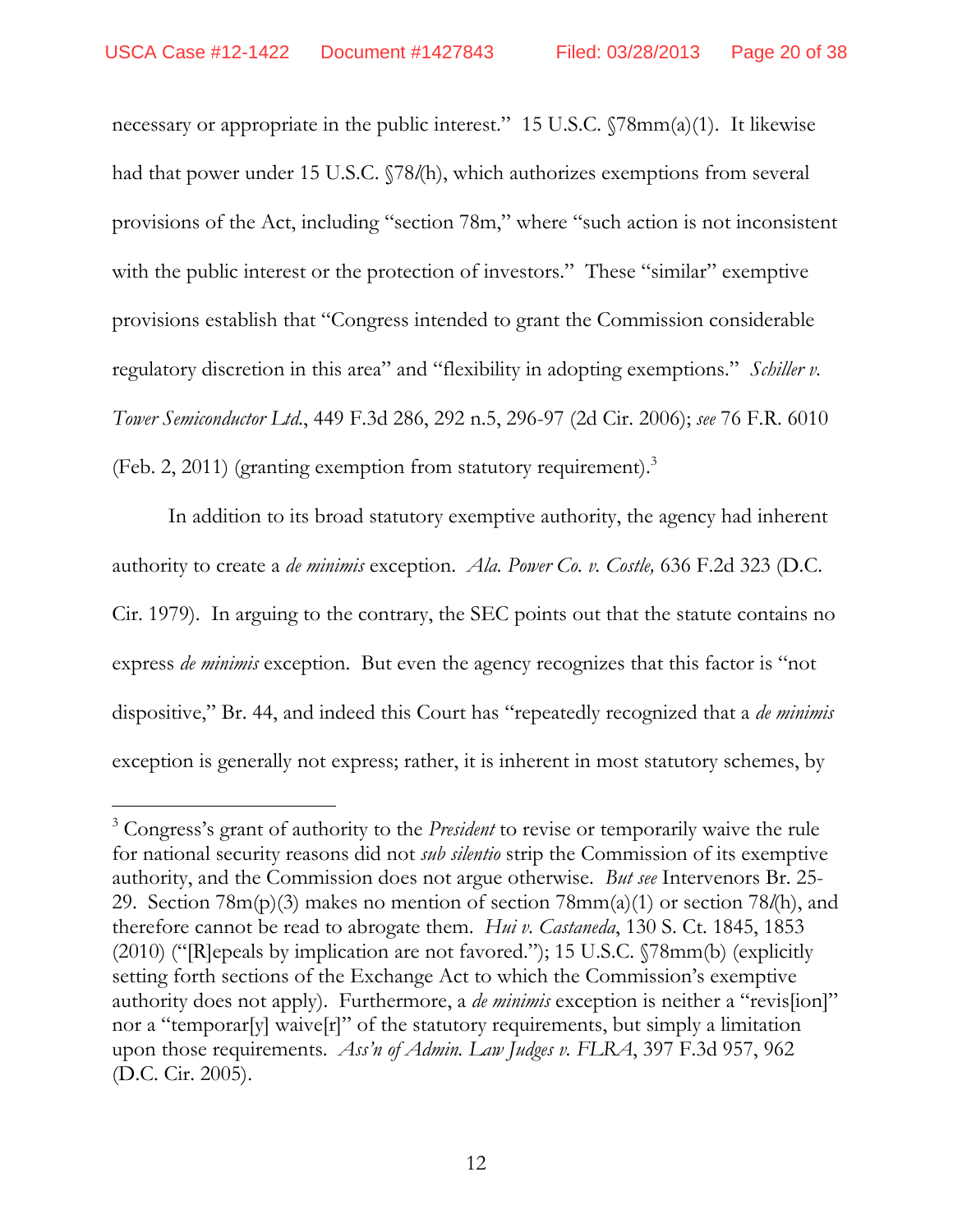implication." *Ass'n of Admin. Law Judges v. FLRA*, 397 F.3d 957, 962 (D.C. Cir. 2005). The inclusion of an express, mandatory *de minimis* exception in Section 1504 of Dodd-Frank does not change this analysis. As the SEC later points out, "'a congressional mandate in one section and silence in another often 'suggests not a prohibition but simply a decision *not to mandate* any solution in the second context.'" Br. 52 (quoting *Catawba Cnty. v. EPA*, 571 F.3d 20, 36 (D.C. Cir. 2009)).

The Commission argues that a *de minimis* exception would be inconsistent with "the 'express' limitation in Section 1502—that a conflict mineral must be 'necessary to the functionality or production' of an issuer's product." Br. 45 (quoting 15 U.S.C. §78m(p)(2)(B)). But *every* statute is written with some limitations that define the scope of its coverage, and such limitations do not deprive an agency of implicit authority to create a *de minimis* exception unless they are "extraordinarily rigid," which the language here clearly is not. *Sierra Club v. EPA*, 705 F.3d 458, 466 (D.C. Cir. 2013); *see* 77 F.R. 56,293 ("The provision, however, provides no additional explanation or guidance as to the meaning of 'necessary to the functionality or production of a product.'"). Indeed, the Commission provided for a number of *other* exceptions from the language, exempting, for instance, minerals used for decoration when the "primary purpose" of the product is not decorative, as well as minerals not physically present in the product. 77 F.R. 56,296-97. Plainly, the Commission could have created a *de minimis* exception as well. Furthermore, Section 1502 must be read in conjunction with the Commission's statutory obligation not to impose unnecessary burdens, as well as its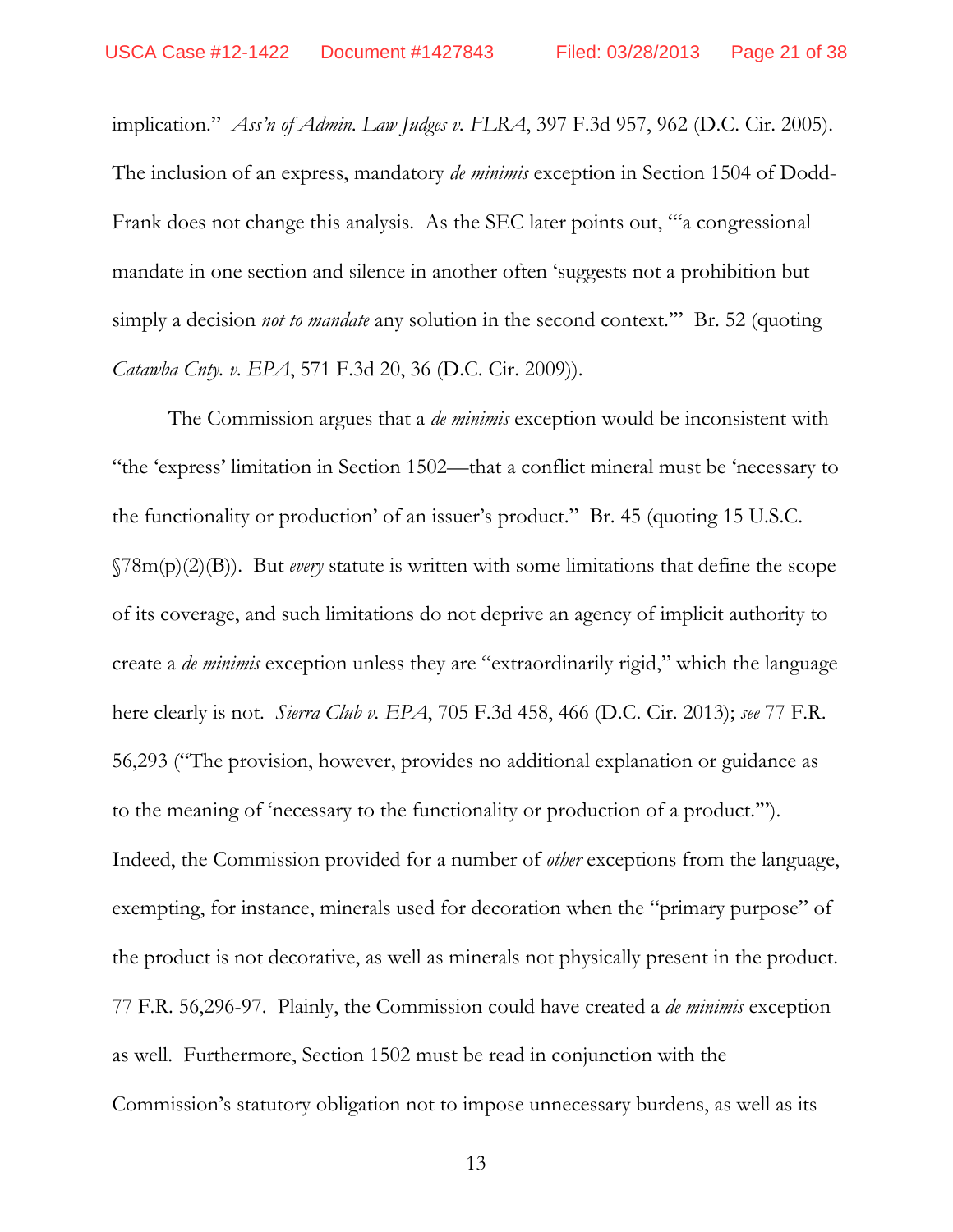statutory exemptive authority. *Cf. Ass'n of Admin. Law Judges*, 397 F.3d at 959, 962 (finding *de minimis* authority where statute separately provided that its provisions should be applied "consistent with the requirement for an effective and efficient Government"). When read together, these provisions make clear that Congress did not intend to impose an "extraordinarily rigid" requirement preventing the SEC from creating reasonable exemptions.

The Commission also relies on a comment letter from two co-sponsors of Section 1502, which asserts that Congress "intentionally" decided not to include a *de minimis* exception. Br. 45; JA103. However, such post-enactment "legislative future" has "almost no value," *Gen. Instrument Corp. v. FCC*, 213 F.3d 724, 733 (D.C. Cir. 2000); *see Pub. Citizen, Inc. v. Rubber Mfrs. Ass'n*, 533 F.3d 810, 819 (D.C. Cir. 2008) ("We see no reason to give greater weight to the views of two Senators than to the collective votes of both Houses, which are memorialized in the unambiguous statutory text."), especially where, as here, other Members of Congress who also voted for the bill contended that the Commission *should* create a *de minimis* exception, *see*  JA644. Indeed, the Commission itself recognized that it could not afford special weight to the co-sponsors' post-enactment views, by rejecting their statutory interpretation in numerous respects. *See, e.g.*, 77 F.R. 56,287 (rejecting co-sponsors'

14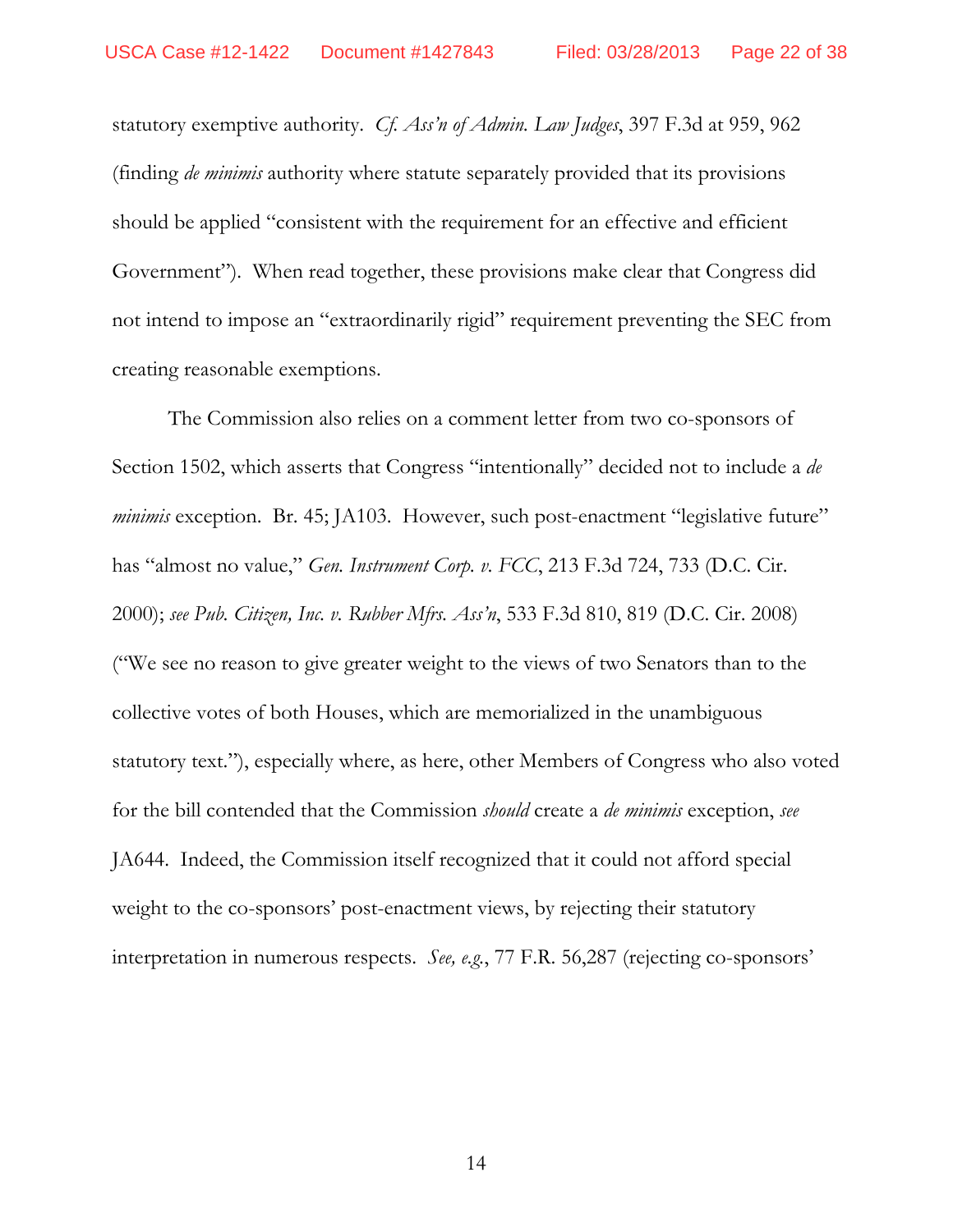contention that the statute covers non-reporting issuers as inconsistent with "clear" "statutory language").<sup>4</sup>

Even if the Commission could now argue, despite the release, that the agency exercised its independent judgment in declining to create a *de minimis* exception, that decision would be arbitrary. Other than the SEC's erroneous statutory interpretation about its authority, the only justification it offers is that the State Department and other commenters asserted that an exception "could" undercut the rule. Br. 46-47. The State Department's entire discussion of the issue, however, consisted of two sentences: "In light of the nature in which the covered materials are often used in products, *i.e.*, often in very limited quantities, such a change could have a significant impact on the proposed regulations. A *de minimis* threshold should not be considered under current circumstances." JA445. Instead of relying on a conclusory assertion of what "could" happen from the State Department (which has no special expertise regarding supply-chain management), the SEC should have analyzed the wide variety of proposed *de minimis* thresholds and determined whether any might have avoided

-

<sup>4</sup> For the same reasons, the arguments of *amici* Congressmen are unpersuasive. The twelve *amici* are less than 5% of the 297 Members of Congress who voted for the law. 156 Cong. Rec. H5261-62 (June 30, 2010) (roll call); 156 Cong. Rec. S5933 (July 15, 2010) (same). No citation to the legislative history—much less to the statutory text supports their assertion that Congress explicitly considered and rejected "the idea of a *de minimis* exception." Congressmen Br. 11.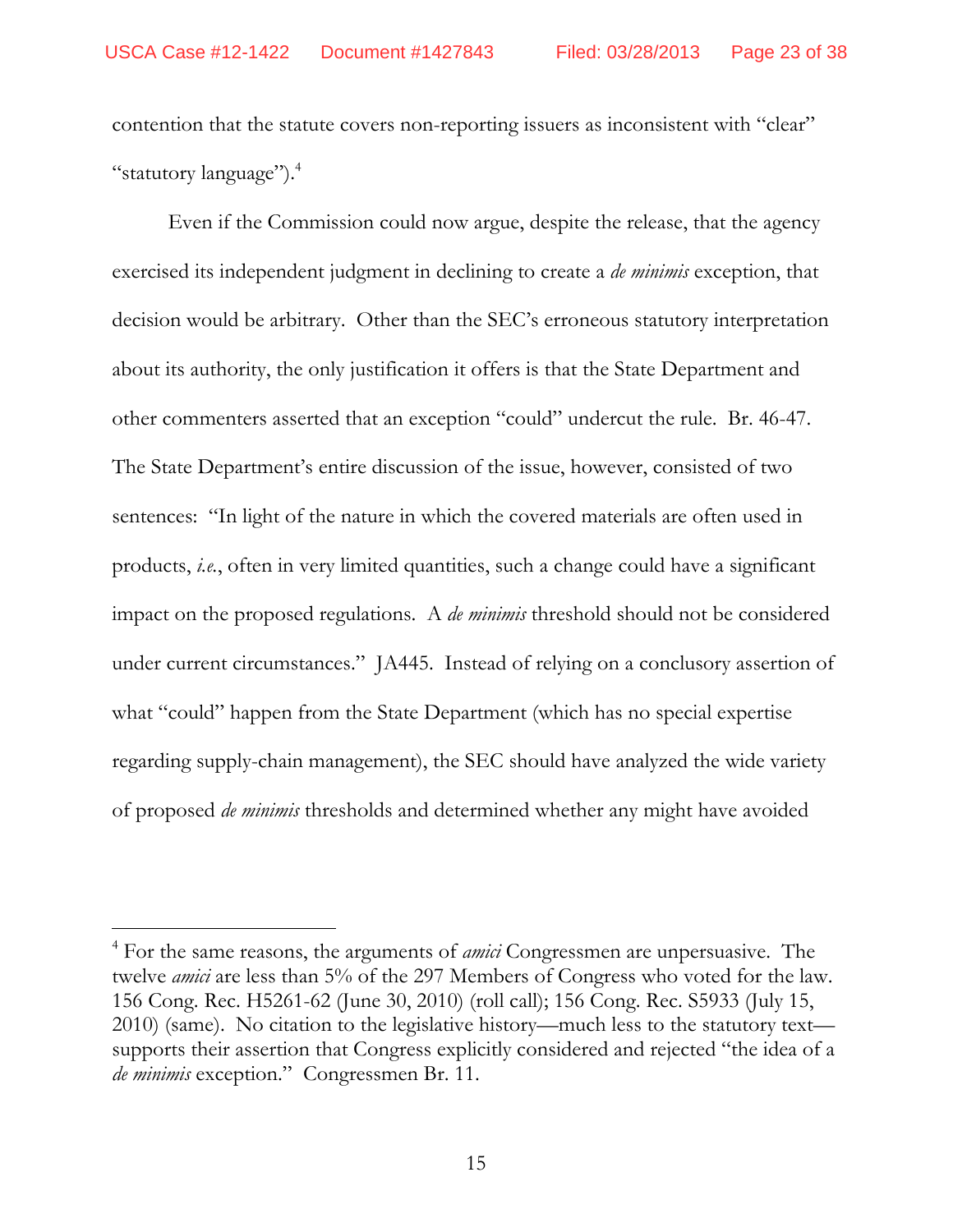the commenters' concern, while also avoiding the massive, pointless expenditures of resources that will result from having no *de minimis* exception at all.

A number of commenters proposed appropriately limited *de minimis* thresholds. Some suggested the SEC could "[s]et[] a very low *de minimis* threshold," JA525, such as for "trace, nominal, or insignificant amounts," 77 F.R. 56,295; *see* JA269 (proposing exception for "trace" amounts); JA397 (proposing exception for minerals whose value is less than 0.1% of component). Others suggested that the SEC could set the threshold based on the *total* amount of minerals an issuer uses annually, thus ensuring that the exception would not apply to issuers who use very small amounts per product, but significant amounts overall. *See* JA623 (proposing exception "if all widgets that an issuer manufactures or contracts for manufacture contain, in the aggregate, only negligible quantities of the subject metals"); JA460 (proposing threshold based on the "fair market value" of the total amount of minerals an issuer uses annually); JA219 (similar); *see also* JA106 (proposing threshold by industry of the lowest percentile users).

Indeed, the SEC's own request for comments raised the possibility of setting a *de minimis* threshold "based on the amount of conflict minerals used by issuers … in their overall enterprise." Release No. 34-63547, 2010 WL 5121983, at \*29 (Dec. 15, 2010). In promulgating the final rule, however, the SEC inexplicably failed to consider this alternative, even for companies that have only trace amounts overall, for instance from using catalysts. Petr. Br. 39-40.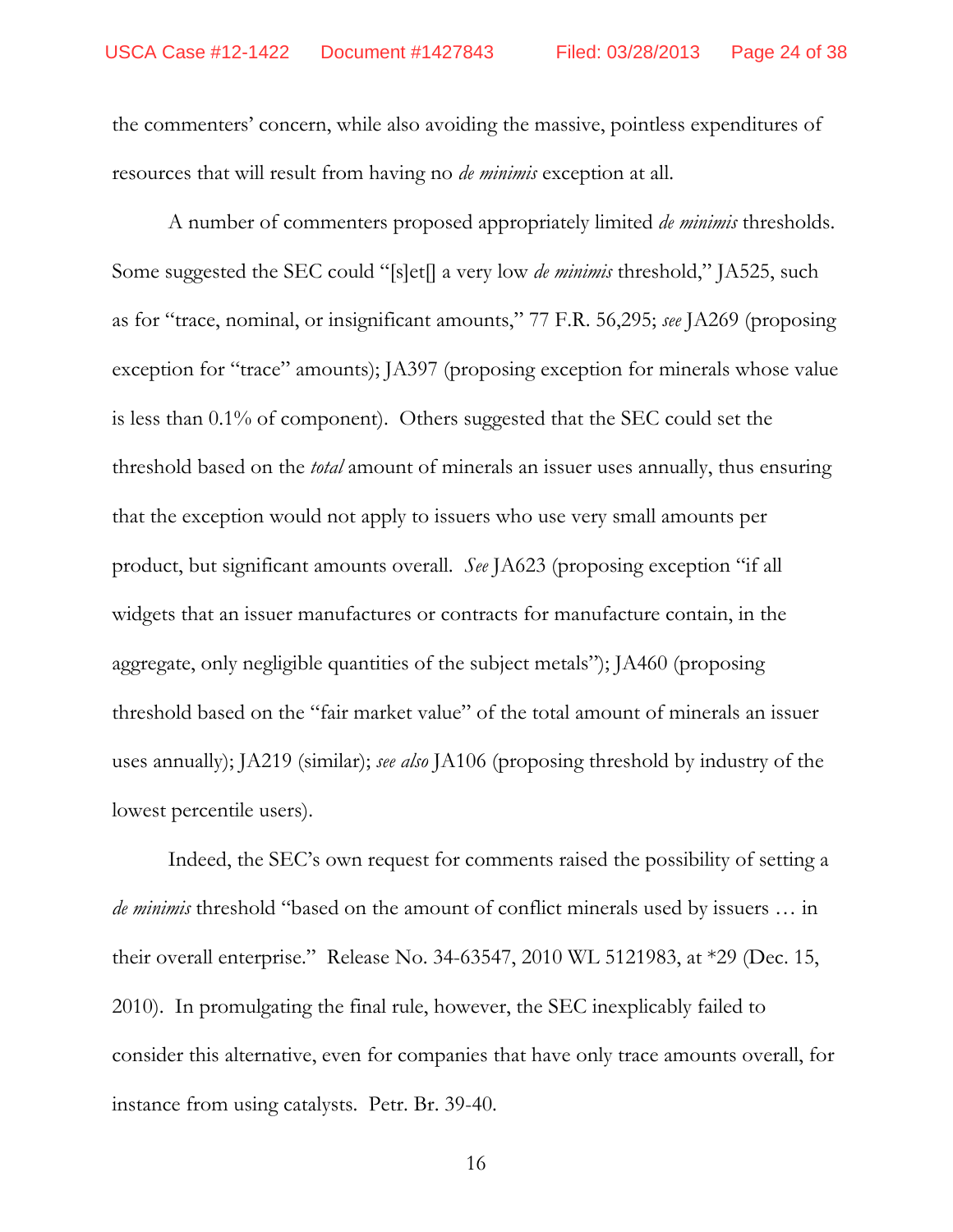The SEC's arbitrary refusal to adopt any *de minimis* exception will greatly increase the rule's costs, requiring companies to expend substantial resources determining whether their products contain trace amounts of minerals added by subsuppliers, and then to expend further resources in pointless attempts to determine the origin of minerals appearing in "parts per million or less" in a single subcomponent of a complex finished product, which might have tens of thousands of different parts. JA384; *see* ADD 114-15; Industry Br. 11-19. Because the SEC imposed this increased burden with no reasoned basis for concluding that it would help to ameliorate the conflict in the DRC, the rule should be vacated.

# **B. The Rule's Extension To Non-Manufacturers Is Contrary To The Statute.**

Inconsistently with the release, the SEC argues that the statute "does not unequivocally indicate a congressional intent to exclude issuers who contract to have products manufactured," but rather "leave[s] the question to agency discretion." Br. 52. In the release, by contrast, the agency claimed that Congress *compelled* the interpretation, stating "we believe the statutory intent to include issuers that contract to manufacture their products is clear based on the statutory obligation for issuers to describe in their Conflict Minerals Reports products that are manufactured and contracted to be manufactured." 77 F.R. 56,291; *see* 77 F.R. 56,345 ("[T]he final rule applies to issuers that contract to manufacture products. This requirement is based on our interpretation of the statute in light of our understanding of the statutory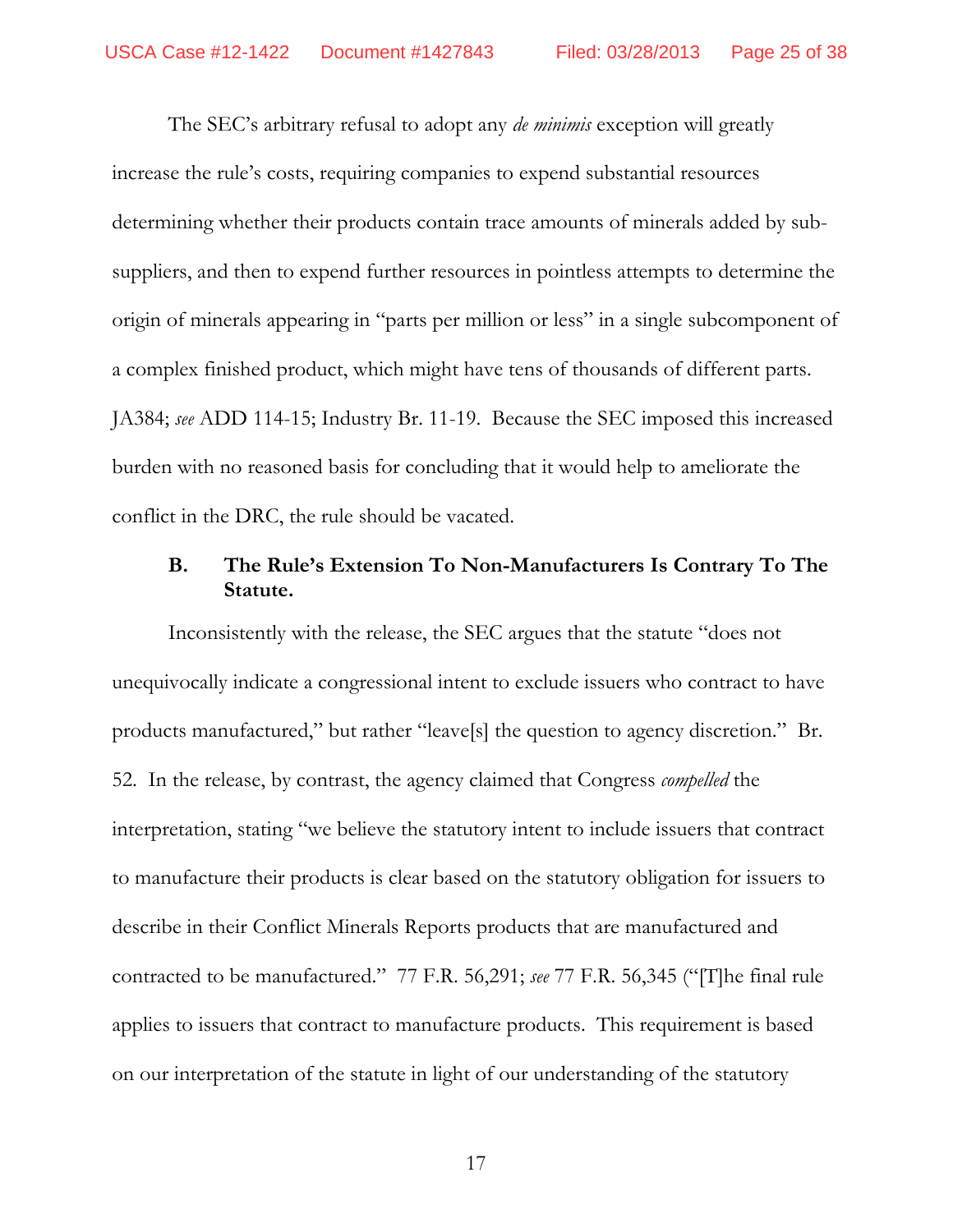intent and a reading of the statute's text."). Because Congress plainly did not compel the SEC's interpretation—as even the SEC now appears to recognize—the rule must be set aside, even if the interpretation could have been permissible as an exercise of agency discretion. *Peter Pan Bus Lines*, 471 F.3d at 1354; *see Am. Bar Ass'n* , 430 F.3d at 471.

In fact, the interpretation is not even permissible, because it is contrary to the plain text of the statute. Section 1502 applies to a company only if "conflict minerals are necessary to the functionality or production of a product *manufactured* by" that company; thus, it applies only to manufacturers. 15 U.S.C.  $\sqrt{78m(p)(2)}$  (emphasis added). Congress's intent to cover only manufacturers is further shown by its use of the phrase "contracted to be manufactured" in describing the *products* that reports must cover, but not in describing the *persons* who must file reports. *Compare* 15 U.S.C. §78m(p)(2)(B) *with* 15 U.S.C. §78m(p)(1)(A)(ii).

In its response brief, the Commission for the first time argues that, if 15 U.S.C.  $\gamma$ 8m(p)(2)(B) "is not read to encompass issuers who contract to manufacture, manufacturing issuers would be required to describe products they contract to have manufactured that are not DRC conflict free in a Conflict Minerals Report without being required to perform the due diligence the statute requires to make this determination," rendering the statute "internally inconsistent." Br. 53. This new argument relies upon an erroneous reading of  $\Im 8m(p)(1)(A)$ . Section  $78m(p)(1)(A)$ states that a person must disclose "whether conflict minerals that are necessary as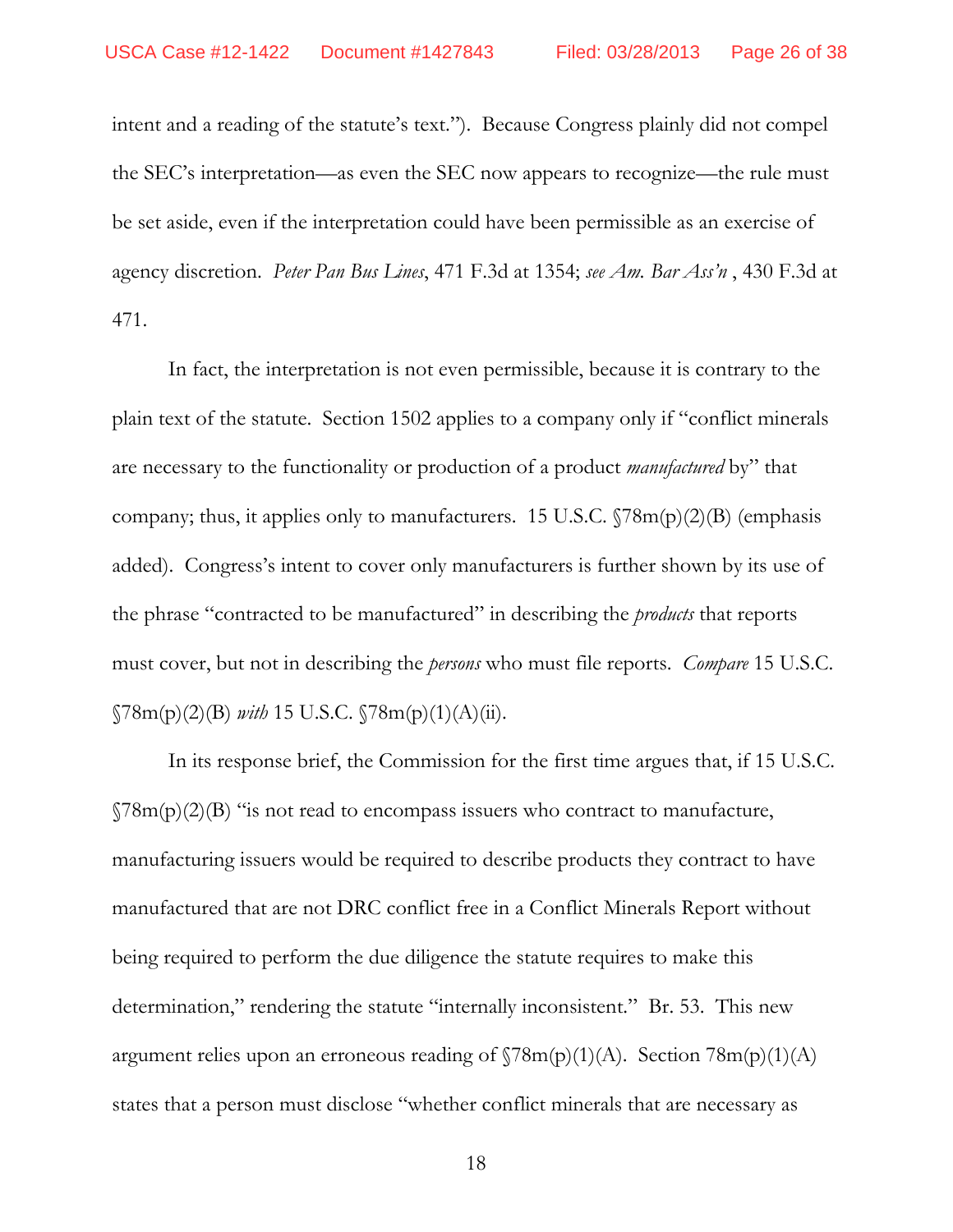described in paragraph (2)(B) … did originate" in the DRC, and must describe its due diligence measures regarding "such minerals." The provision does not crossreference §78m(p)(2)(B) in its entirety, but only references "minerals *that are necessary* as described in paragraph (2)(B)"—in other words, minerals that "are necessary to the functionality or production of a product," 15 U.S.C.  $\sqrt{78m(p)(1)(A)}$ ,  $(p)(2)(B)$ . The Commission's brief's broader reading of  $\Gamma(78m(p)(1)(A)$  to incorporate all the language in §78m(p)(2)(B) would render the words "that are necessary" superfluous, and therefore must be rejected. *Conference of State Bank Supervisors v. Conover*, 715 F.2d 604, 627 (D.C. Cir. 1983) (" $\Pi$ n construing a statute, we are obliged to give effect, if possible, to every word Congress used.").

Finally, the SEC's interpretation would be arbitrary and capricious even if the statute were ambiguous and the agency had exercised discretion. As the SEC has admitted, it imposed significant burdens on non-manufacturing issuers without determining whether such burdens are necessary or appropriate or would yield any benefits. 77 F.R. 56,345; *see* ADD-104 (estimating that compliance costs for a single non-manufacturing issuer could be hundreds of thousands of dollars in 2013 alone).<sup>5</sup> That was error, and the rule should be vacated.

 $\overline{a}$ 

<sup>&</sup>lt;sup>5</sup> The SEC's suggestion that all the Petitioners agreed with the rule's extension to nonmanufacturers in their comments is inaccurate. *See* JA260.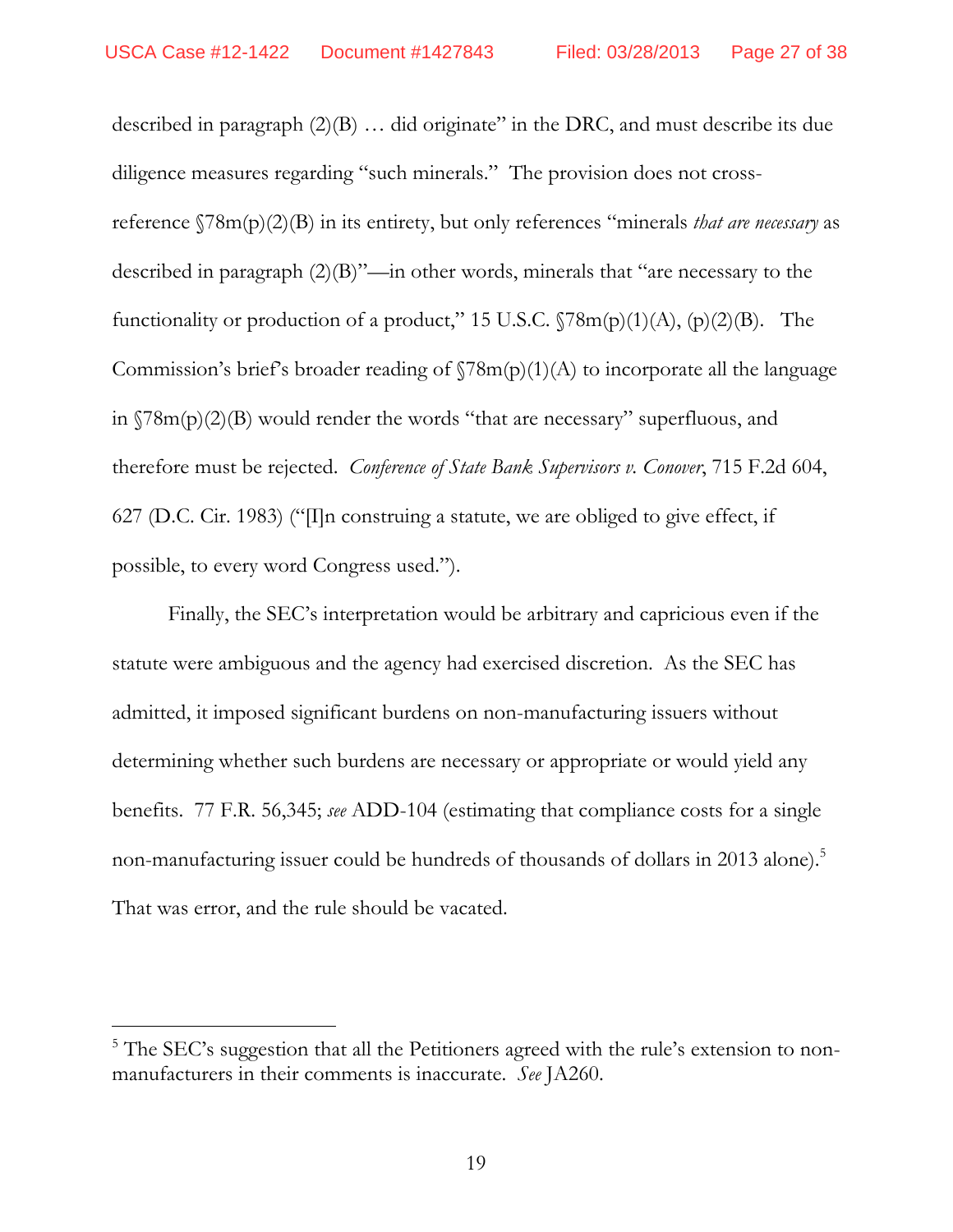# **C. The Commission Misinterpreted the Statute's "Did Originate" Requirement And Imposed Unnecessary Burdens.**

Although, in the release, the SEC appeared to require companies to trace their supply chains back to the mineral processing facility, the agency now concedes that such tracing is not required, and that companies may alternatively comply with the rule by using flow-down clauses in supplier contracts. Br. 59. However, the SEC's "reasonable country of origin inquiry" still suffers from a separate error: the agency's replacement of the statute's "did originate" standard with a "may have originated" standard. That interpretation is inconsistent with the statutory text, because the statute plainly imposes due diligence and reporting obligations only on issuers whose minerals "did originate" in the DRC region.

Contrary to the SEC's characterization, Petitioners are not arguing that only issuers who "know with certainty" that their minerals originated in the DRC region can be required to conduct due diligence. Br. 55. Rather, Petitioners argue that the SEC's extremely broad standard, requiring due diligence and reports not only when there is "reason to believe" that the minerals "did originate" in the region, but also whenever there is "reason to believe" that the minerals "*may have* originated" in the region, is inconsistent with the statute. While the SEC argues that the "reason to believe" component of this standard is necessary to prevent issuers from ignoring "red flags," Br. 58, it offers no basis for its decision to replace the statutory term "did" with the far looser "may have." Indeed, at points, the SEC appears to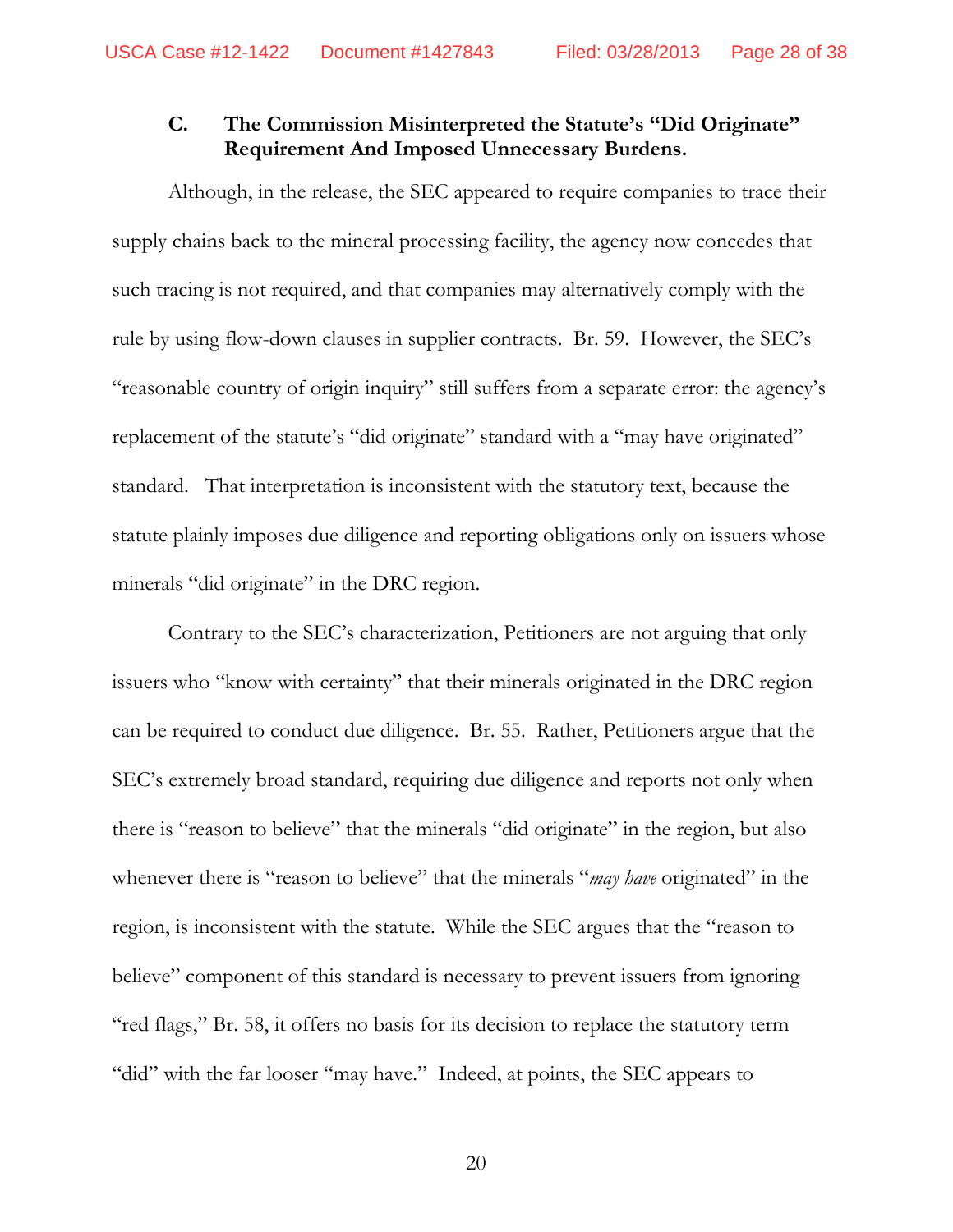mischaracterize its own standard, stating "under the final rule the disclosure requirement applies only to issuers who know that their conflict minerals originated in the Covered Countries or had reason to believe that they *did*." Br. 64 (emphasis added).

The change from "did" to "may have" vastly broadens the reach of the rule. Any issuer who is unable to determine the origin of its minerals after a reasonable, good-faith inquiry (for instance, because the issuer has an extremely complex supply chain, or its suppliers refuse to provide information), could be said to have a "reason to believe" that the minerals "may have originated" in the DRC region, merely because a certain percentage of the global supply of the minerals originates there. Indeed, the rule requires issuers to conduct due diligence and to submit a report if the origin of their minerals is "undeterminable," even if no red flags are present. 77 F.R. 56,321-22. There is simply no basis in the statute for imposing this requirement, which will greatly increase the rule's costs.<sup>6</sup>

 $\overline{a}$ 

<sup>&</sup>lt;sup>6</sup> While the SEC claims that recent "advances in infrastructure" will make compliance easier, Br. 57, record evidence from 2011 reflects the extreme difficulty of attempting to determine if minerals "may have originated" in the DRC region. *See* JA630; JA422. Further, while the SEC and *amici* point out that Apple has reportedly mapped its supply chain, Apple's supply chain is relatively simple, consisting of only a few hundred suppliers of the minerals.

http://www.apple.com/supplierresponsibility/code-of-conduct/labor-and-humanrights.html. Other companies have tens of thousands of such suppliers, making such mapping far more difficult. *See* JA590; JA571; JA630. And the OECD's 2013 report on its conflict minerals pilot program confirms that while some progress has been made, supply chain tracing remains extremely challenging.OECD, *Downstream*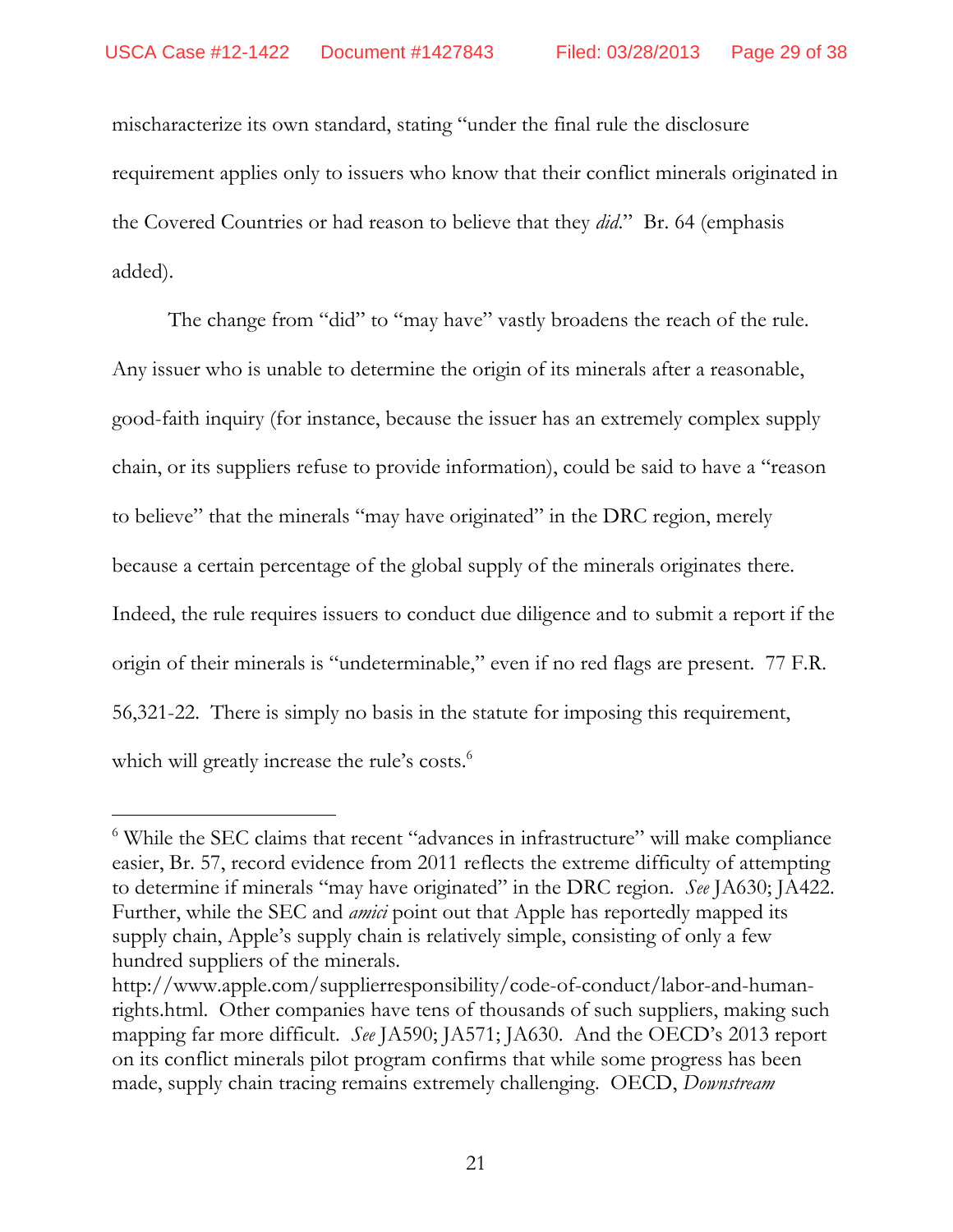#### **D. The Phase-in Period Is Arbitrary And Capricious.**

The SEC arbitrarily provided a shorter phase-in period for larger issuers, even though it recognized that "smaller companies are part of larger companies' supply chains and would need to provide conflict minerals information so that larger companies could meet their obligations under the rule." 77 F.R. 56,361. The SEC contends that this structure is reasonable because larger companies have "greater leverage," Br. 61, but fails to explain how this supposed leverage will help when small suppliers, as the SEC acknowledges, will be unable to obtain the requested information. 77 F.R. 56,323. Further, the SEC cannot contend that an issuer, simply because it is a larger company, will necessarily have leverage not only over its own direct suppliers, but also over the entire global supply chain, including foreign companies with numerous customers not subject to the rule. *See* Petr. Br. 10; JA160; JA422-23; JA631.

#### **E. The Commission's Errors Require Vacatur.**

-

The deep deficiencies in the Commission's economic analysis and statutory interpretation require vacatur, particularly given the rule's enormous initial compliance costs. *Comcast Corp. v. FCC,* 579 F.3d 1, 8 (D.C. Cir. 2009). Indeed, the Commission

*Implementation of the OECD Due Diligence Guidance for Responsible Supply Chains of Minerals from Conflict-Affected and High-Risk Areas* 35-36, 40-42, 58-59 (Jan. 2013), *available at* http://www.oecd.org/daf/inv/mne/DDguidanceTTTpilotJan2013.pdf.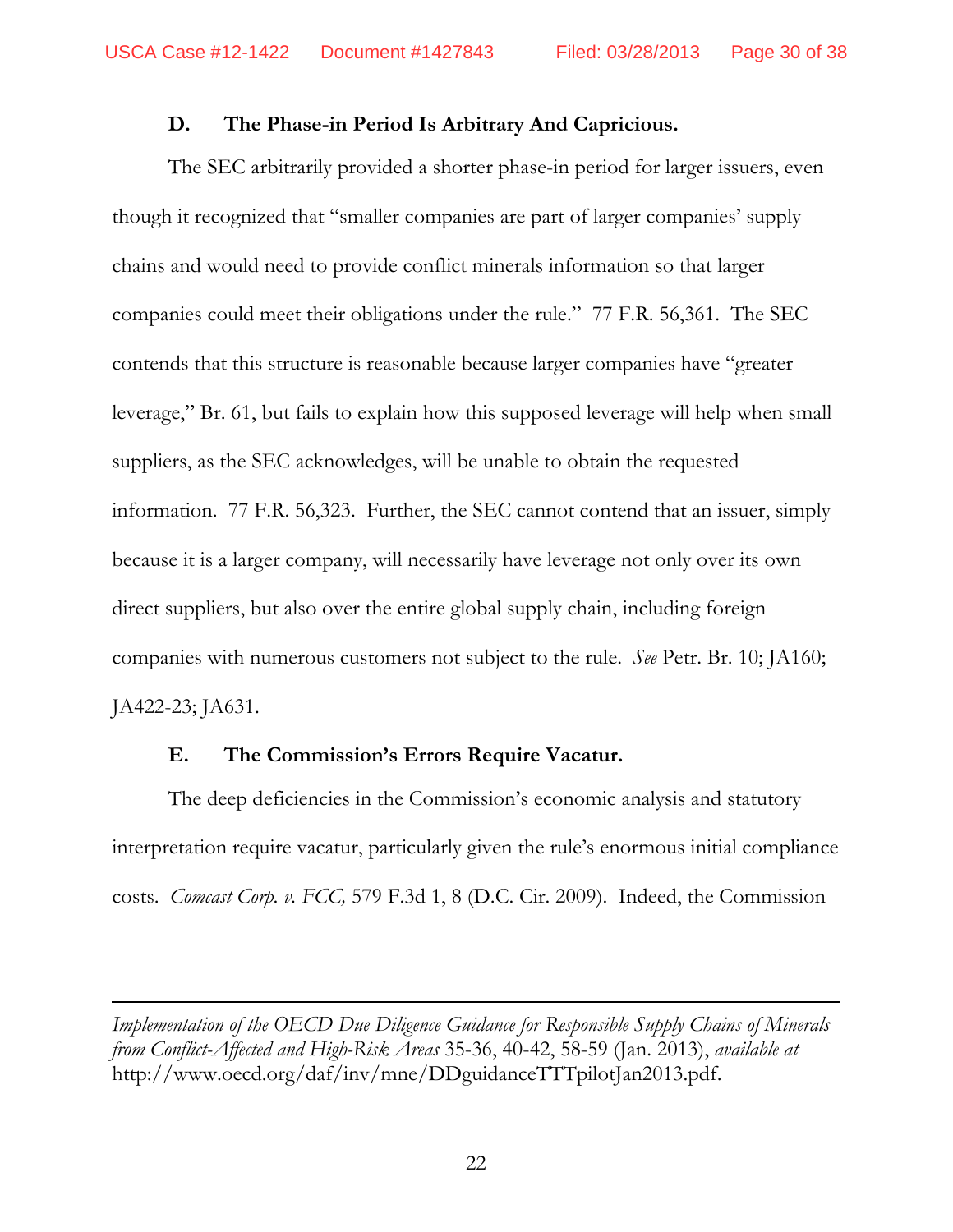does not dispute that vacatur is appropriate if the Court grants the petition, and states only that "the appropriate remedy is assessed on a case-by-case basis." Br. 67.

#### **III. SECTION 1502 VIOLATES THE FIRST AMENDMENT.**

Section 1502 violates the First Amendment by compelling misleading and unfairly stigmatizing speech connecting a company's products to terrible human rights abuses. The SEC and Intervenors contend that this compelled speech passes *Zauderer* rational basis scrutiny, but that relaxed standard does not apply. *See Zauderer v. Office of Disciplinary Counsel of Supreme Ct. of Ohio*, 471 U.S. 626 (1985). First, *Zauderer* applies only when "the government shows that, absent a warning, there is a self-evident—or at least potentially real—danger that an advertisement will mislead consumers." *R.J. Reynolds Tobacco Co. v. FDA*, 696 F.3d 1205, 1214 (D.C. Cir. 2012). Here, neither the SEC nor Intervenors even argue that there is a danger issuers would mislead consumers in the absence of Section 1502. And for good reason: The purpose of the compelled speech is not to protect consumers, but only to serve as a "scarlet letter," *Gallagher Dissent*, JA710, "stigmatiz[ing] the company and harm[ing] its business," JA246. Intervenors correctly concede that their argument is inconsistent with *R.J. Reynolds*. Intervenors Br. 40-41 (arguing only that the case was wrongly decided).

Furthermore, even in the unlikely event that *R.J. Reynolds* were overturned, the SEC's argument still fails, because the compelled speech is not "purely factual and uncontroversial." *Zauderer*, 471 U.S. at 651. Under the statutory definitions, products are not "DRC conflict free" if they "contain minerals that directly or indirectly finance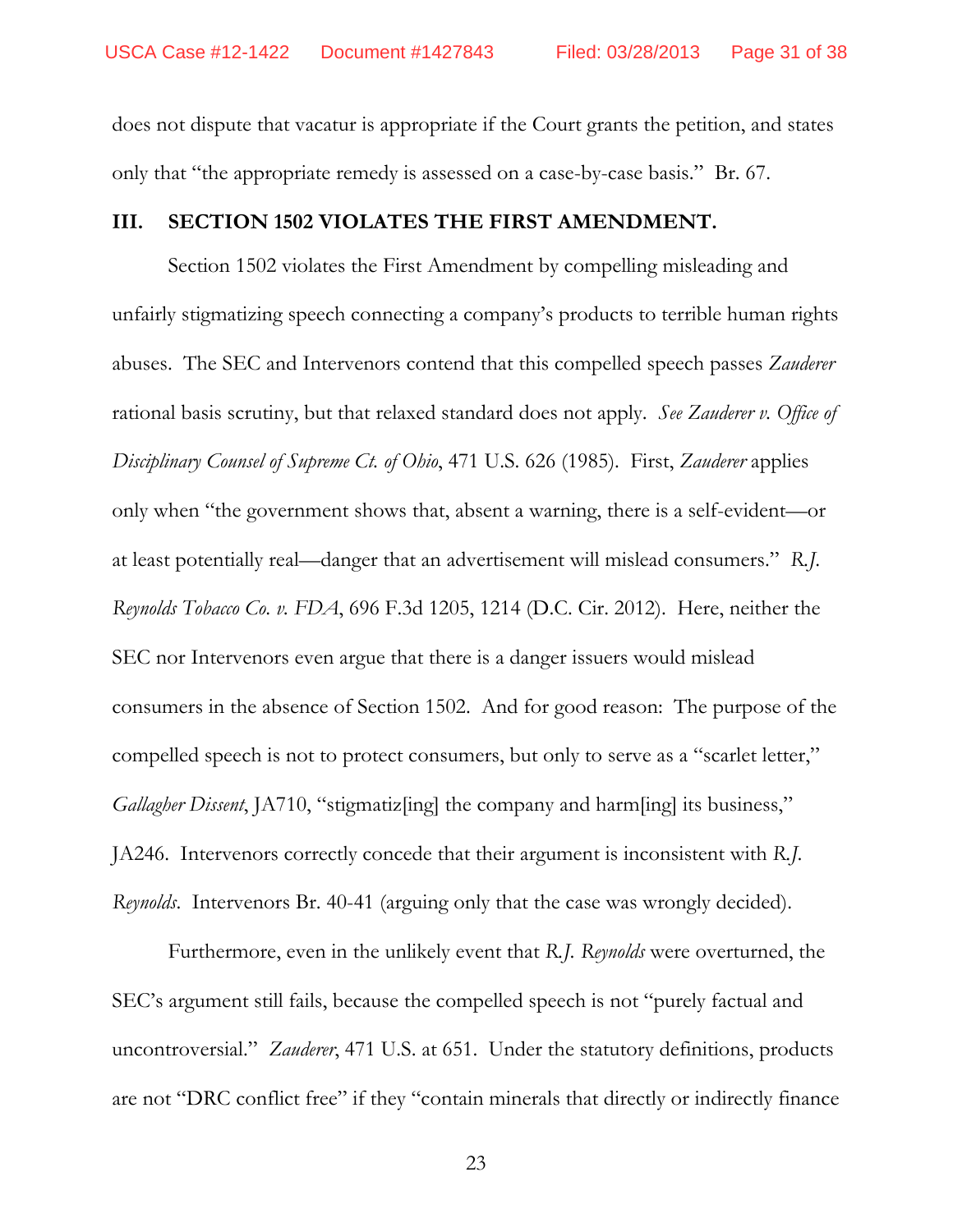or benefit armed groups" that "perpetrat[e] … serious human rights abuses" in the DRC. Section 1502(e)(3); 15 U.S.C. §78m(p)(1)(A)(ii), 78m(p)(5). These disclosures are fraught with uncertainty and "pregnant with political judgments and connotations," JA187; *see* Petr. Br. 8-15, and they unmistakably associate the issuer with human rights abuses, suggesting at least partial responsibility, if not complicity. Moreover, the compelled speech will mislead consumers because it lumps together companies that "directly or indirectly finance or benefit armed groups" with those who have no connection at all with the groups and who simply cannot confirm that their vast web of suppliers and sub-suppliers are "conflict free." JA244-46

This regime is nothing like the "routine disclosures" "designed to forward ordinary regulatory purposes," Br. 62, that courts have upheld under *Zauderer*. *See, e.g.*, *Spirit Airlines, Inc. v. U.S. Dep't of Transp.*, 687 F.3d 403 (D.C. Cir. 2012) (upholding a requirement that airlines display prominently the total final price of airfare); *Nat'l Elec. Mfrs. Ass'n v. Sorrell*, 272 F.3d 104 (2d Cir. 2001) (upholding a requirement that companies label products as containing mercury, and state that the mercury must be removed before disposal); *see also CTIA– The Wireless Ass'n v. City of S.F.*, 2012 WL 3900689 (9th Cir. Sept. 10, 2012) (refusing to apply *Zauderer* review, and striking down a required disclosure suggesting cell phone energy emissions are dangerous to health, because there was an ongoing debate as to their health effects).

Relying on *Meese v. Keene*, 481 U.S. 465 (1987), the SEC argues that the stigmatizing nature of the compelled disclosure does not prevent it from being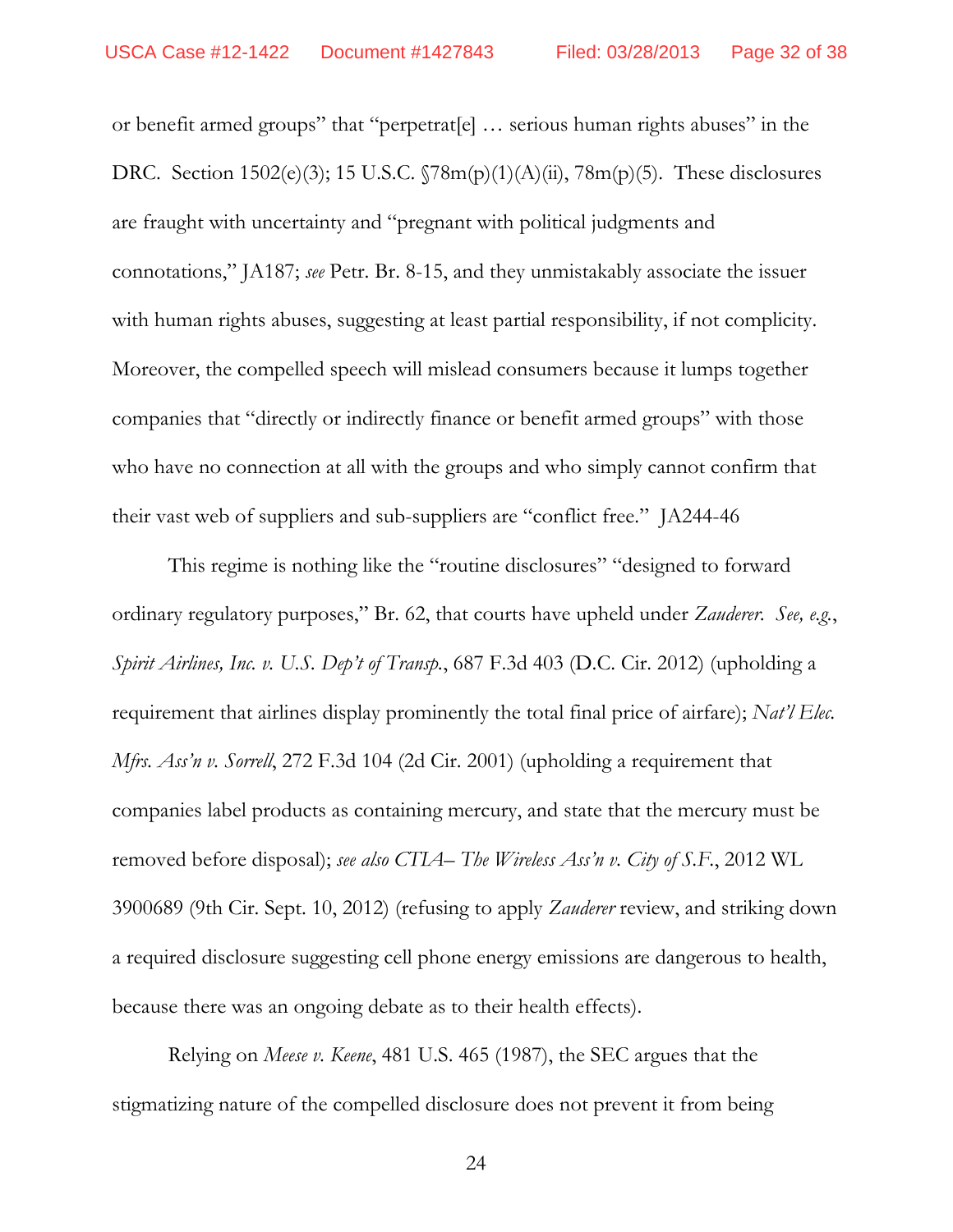"purely factual and uncontroversial." Br. 64-65. But *Meese* was not a compelled speech case: While the *government* characterized the communications at issue as "political propaganda," it did not require any private party to do so. 481 U.S. at 467. Furthermore, the Court upheld the use of the term "political propaganda" precisely because it found that the statute defined the term as a "neutral one rather than a pejorative one." *Id.* at 483. The purpose of the "not DRC conflict free" label, by contrast, is to expose issuers to opprobrium from investors and consumers. *Gallagher Dissent*, JA710.

Intervenors—but not the SEC—additionally argue for a relaxed standard of review on the basis that Section 1502 regulates the "purchase and sale of securities." Intervenors Br. 36-41; *see Full Value Advisors, LLC v. SEC*, 633 F.3d 1101, 1108-09 (D.C. Cir. 2011) (applying doctrine to requirement to disclose to Commission "the names, shares, and fair market value of the securities over which the institutional managers exercise control"); *SEC v. Wall St. Publ'g Inst.*, 851 F.2d 365, 372 (D.C. Cir. 1988) (applying doctrine to requirement to disclose payments accepted in exchange for speech encouraging purchase of securities). But Section 1502 does not regulate "speech employed directly or indirectly to sell securities." *Wall St. Publ'g*, 851 F.2d at 373. Instead, as the SEC itself recognizes, Section 1502 is intended to achieve "social benefits … quite different from the economic or investor protection benefits that our rules ordinarily strive to achieve," and "the objectives of Section 1502 do not appear to be those that will necessarily generate measurable, direct economic benefits to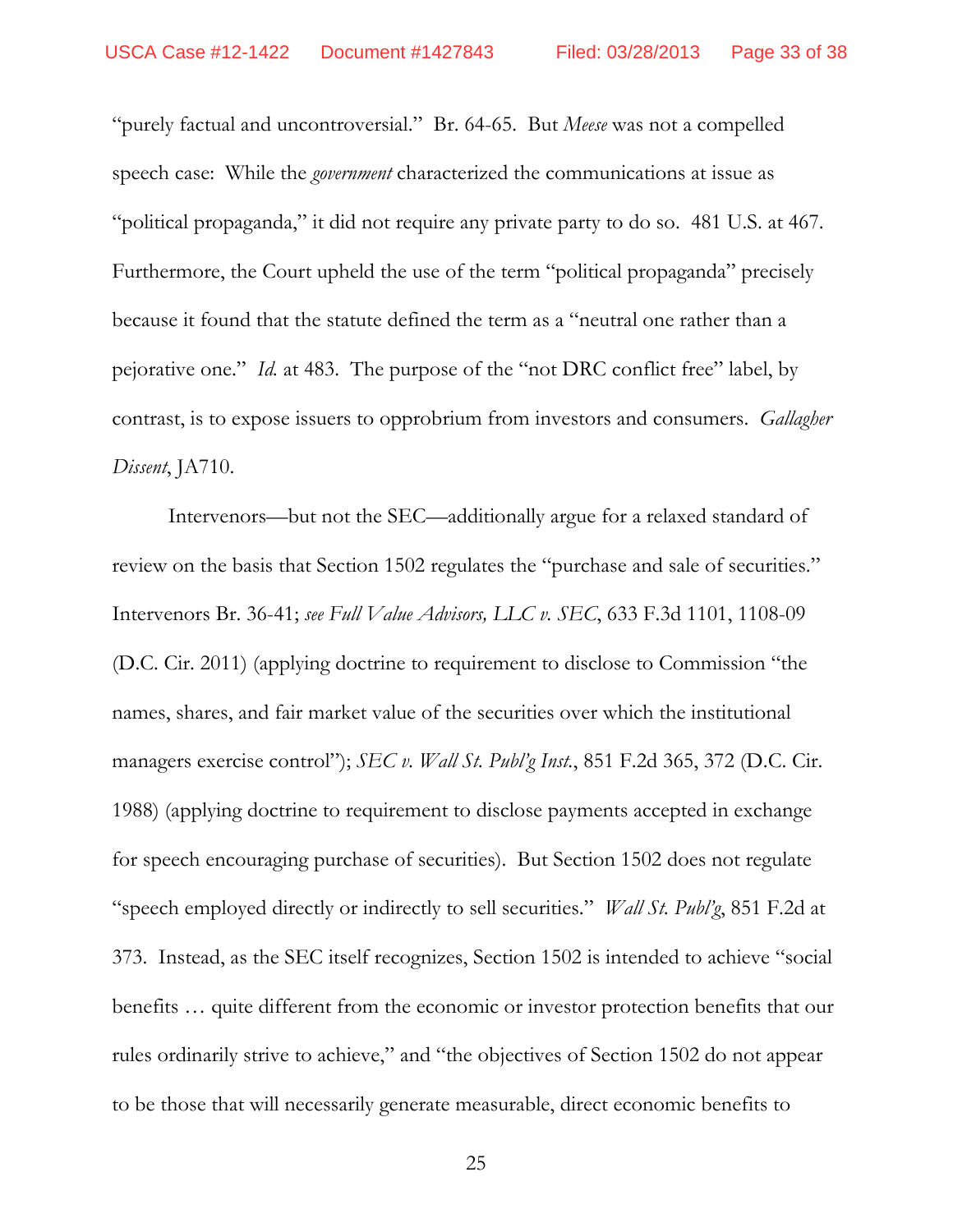investors or issuers." 77 F.R. 56,335; *see* Commissioner Daniel M. Gallagher, *Remarks before the Corporate Directors Forum* (Jan. 29, 2013) ("[A]lthough couched as [a] disclosure rule[]," Section 1502 is "in fact meant to affect the behavior of companies and boards rather than to provide information" that would be "material to the general population of investors."). The relaxed *Wall Street Publishing* standard cannot apply here; if it did, then Congress could evade First Amendment scrutiny for *any* speech restrictions on public companies, no matter how far removed from the traditional domain of the securities laws, and no matter how false or misleading, simply by codifying them in chapter 15 of the United States Code.

 Accordingly, heightened scrutiny applies, and the statute is unconstitutional. The Court should apply strict scrutiny, because the disclosures are not commercial. But the statute also fails intermediate scrutiny, because it does not "directly and materially advance[]" the government's interest in ameliorating the DRC conflict. *R.J. Reynolds*, 696 F.3d at 1212. "[M]ere speculation or conjecture" is insufficient to uphold a speech restriction. *Id.* at 1219. Rather, Congress must "base its conclusions" about the efficacy of a speech restriction "upon substantial evidence." *Turner Broad. Sys., Inc. v. FCC*, 520 U.S. 180, 196 (1997). Here, "substantial evidence" that disclosure requirements on U.S. public companies will ameliorate the violent conflict in the DRC is plainly lacking. All the SEC points to is Congress's say-so, and that is clearly inadequate. *See, e.g.*, *Edenfield v. Fane*, 507 U.S. 761, 770-71 (1993) ("[A]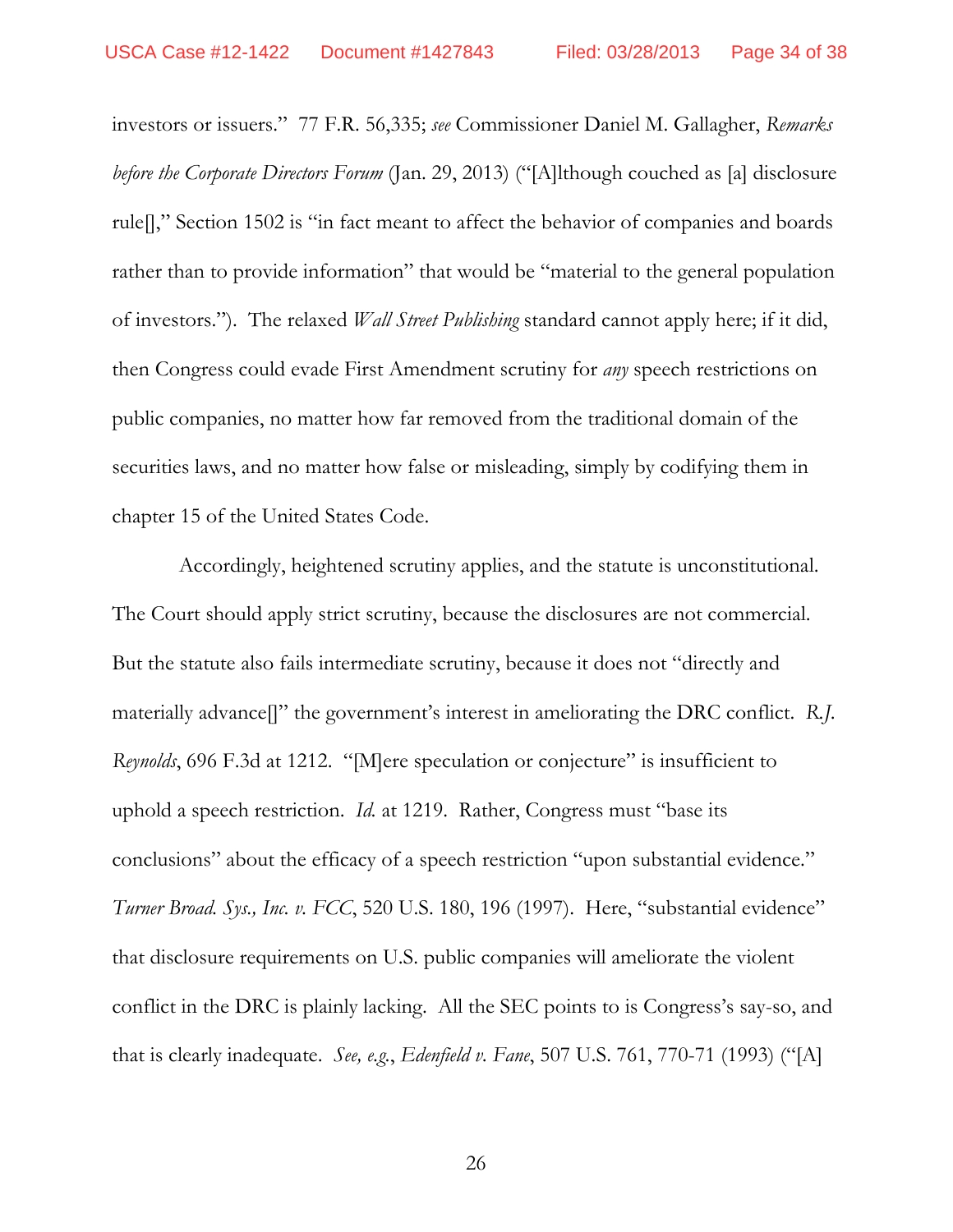governmental body seeking to sustain a restriction on commercial speech must demonstrate that … its restriction will in fact alleviate [harms] to a material degree.").

Indeed, any assertion that the disclosure regime will improve the situation in the DRC rests not on a "common sense" assumption, *Nat'l Ass'n of Mfrs. v. Taylor*, 582 F.3d 1, 16 (D.C. Cir. 2009), but rather upon a long string of dubious conjectures: for instance, that companies will be able to determine the origins of minerals contained in their products; that the compelled disclosures will result in less sourcing of minerals that benefit armed groups; that the compelled disclosures will *not* result in a devastating *de facto* embargo on the entire region; that demand from foreign companies will not "offset any reduction in the demand from U.S. companies"; and that warlords will not successfully smuggle minerals or find "other ways to finance their violence." *Paredes Dissent*, JA716; *see* Petr. Br. 17-18, 29-30. As the SEC admits, the accuracy of these conjectures was "fiercely debat[ed]" in the record, Br. 24; *see* JA427; JA669; JA554-55, and the agency itself was "not able to assess how effective Section 1502 will be in achieving those benefits," 77 F.R. 56,335. Under these circumstances, compelling this highly stigmatizing, misleading, and burdensome speech violates the First Amendment.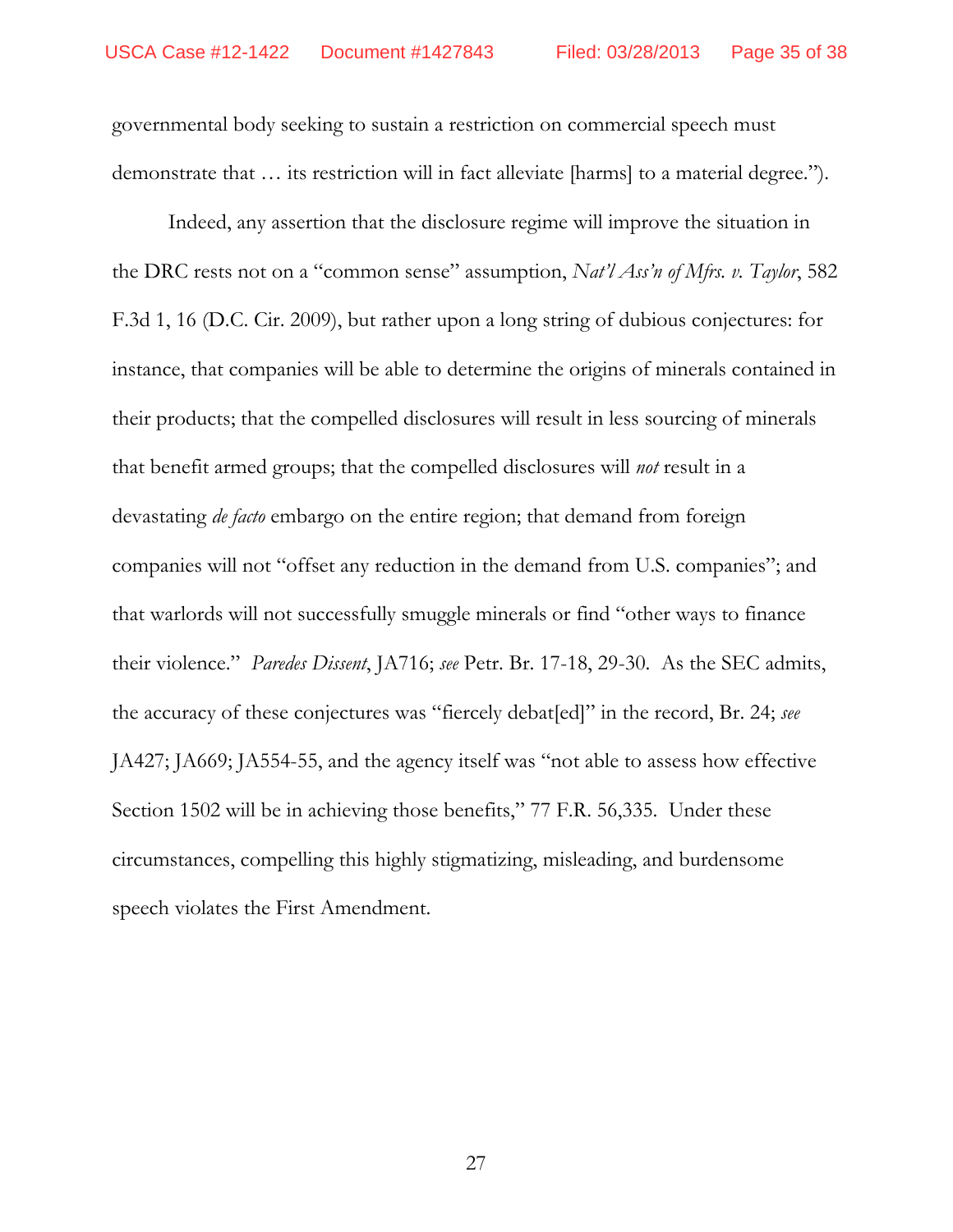# **CONCLUSION**

For the foregoing reasons, Petitioners request that their petition for review be granted, that the conflict minerals rule be vacated, and that 15 U.S.C. §78m(p) be struck down.

Dated: March 28, 2013 Respectfully submitted,

/s/ Peter D. Keisler

Peter D. Keisler *Counsel of Record*  Jonathan F. Cohn Erika L. Myers Sidley Austin LLP 1501 K St., NW Washington, DC 20005 202.736.8000 *Counsel for Petitioners the National Association of Manufacturers, the Chamber of Commerce of the United States of America, and Business Roundtable* 

*Of Counsel*: Rachel L. Brand National Chamber Litigation Center, Inc. 1615 H St., NW Washington, DC 20062 202.463.5337 *Counsel for Petitioner the Chamber of Commerce of the United States of America*

*Of Counsel:*  Quentin Riegel National Association of Manufacturers 733 10th St., NW Suite 700 Washington, DC 20001 202.637.3000 *Counsel for Petitioner the National Association of Manufacturers* 

*Of Counsel:* 

Maria Ghazal Business Roundtable 300 New Jersey Ave., NW Suite 800 Washington, DC 20001 202.496.3268 *Counsel for Petitioner Business Roundtable*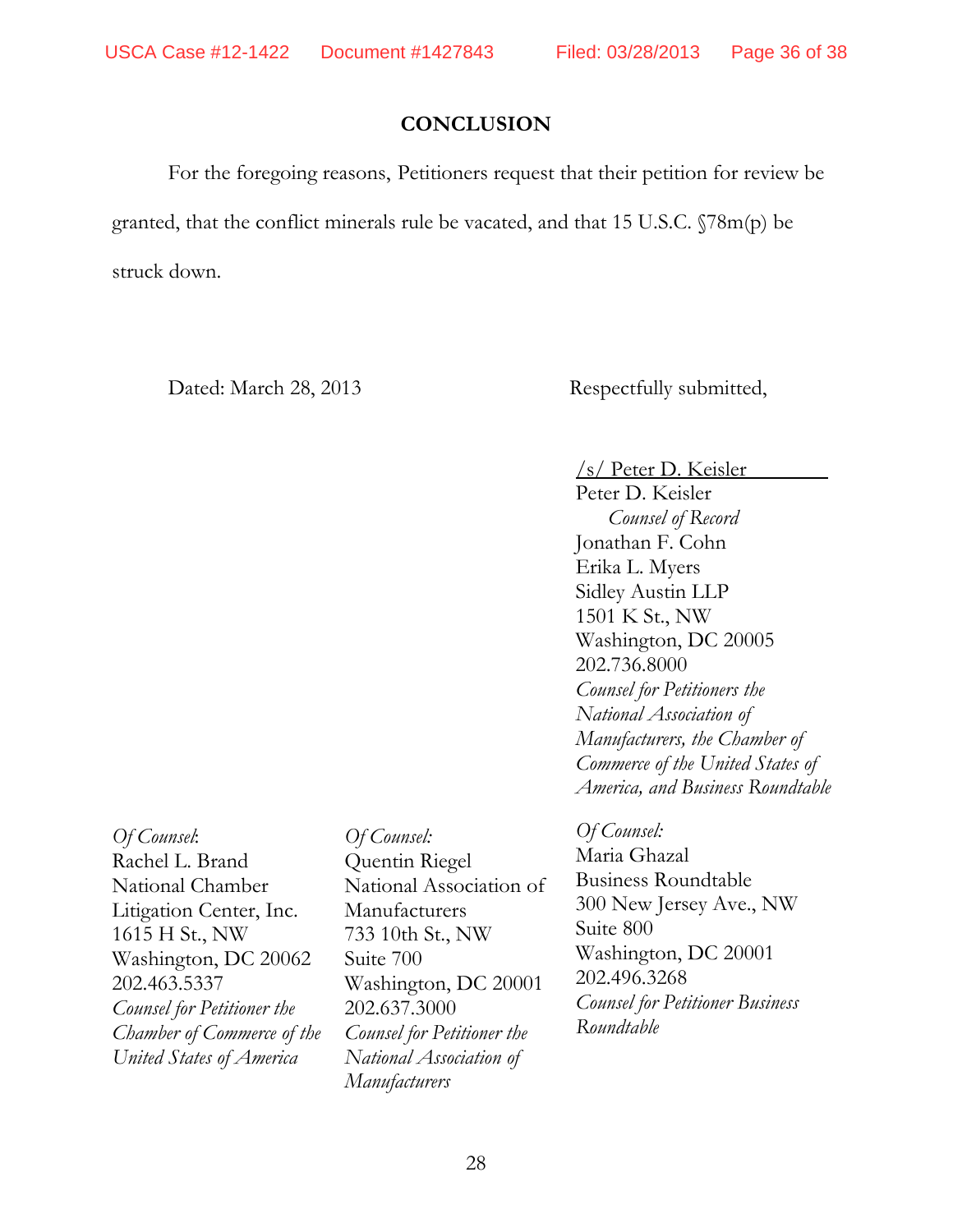# **CERTIFICATE OF COMPLIANCE**

In accordance with Circuit Rule 32(a) and Rule 32(a)(7) of the Federal Rules of Appellate Procedure, the undersigned certifies that the accompanying brief has been prepared using 14-point Garamond Roman typeface, and is double-spaced (except for headings and footnotes).

The undersigned further certifies that the brief is proportionally spaced and contains 6,960 words exclusive of the table of contents, table of authorities, glossary, signature lines, and certificates of service and compliance. The words of Petitioners' Final Reply Brief do not exceed 7,000 words, as mandated by Fed. R. App. P.  $32(a)(7)(B)(ii)$ . The undersigned used Microsoft Word 2007 to compute the count.

> /s/ Peter D. Keisler Peter D. Keisler